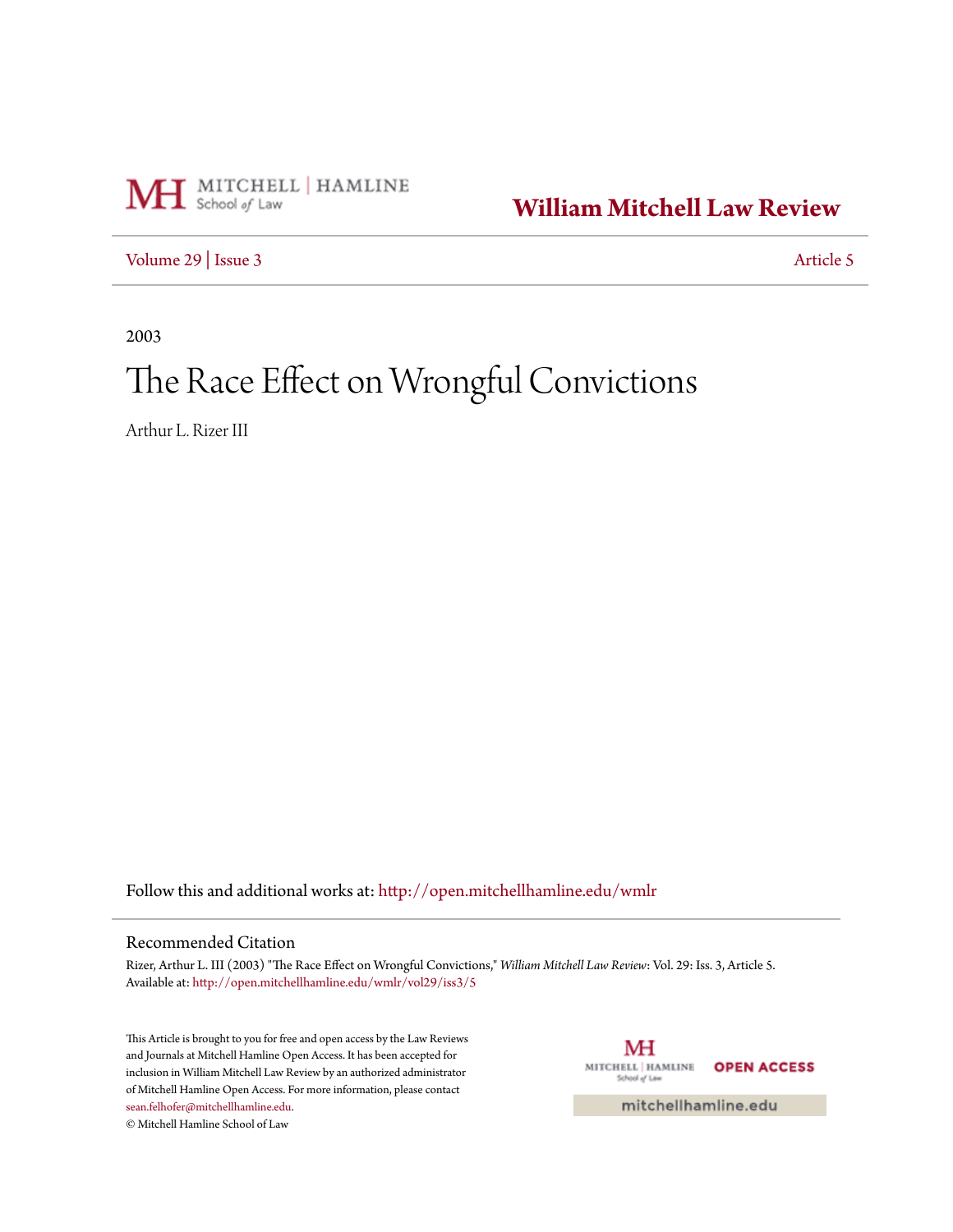1

## **THE RACE EFFECT ON WRONGFUL CONVICTIONS**

Arthur L. Rizer III†

| Ī.          |                                                         |                                                             |     |
|-------------|---------------------------------------------------------|-------------------------------------------------------------|-----|
| H.          | HISTORICAL VIEW AND EFFECTS OF RACE IN THE CRIMINAL     |                                                             |     |
|             |                                                         |                                                             |     |
|             | A.                                                      |                                                             |     |
|             | <i>B.</i>                                               |                                                             |     |
|             | $\mathcal{C}$ .                                         |                                                             |     |
| III.        |                                                         | EYEWITNESS TESTIMONY AND CROSS-RACIAL                       |     |
|             |                                                         |                                                             | 853 |
|             | A.                                                      | Wrongful Convictions Due to Faulty Eyewitness Testimony.853 |     |
|             | В.                                                      | Faulty Eyewitness Testimony in Cross-Racial Identification  |     |
|             |                                                         | <b>Increases Wrongful Convictions Among Minorities854</b>   |     |
|             | C.                                                      |                                                             |     |
| $W_{\cdot}$ |                                                         | IT IS BETTER TO BE RICH AND GUILTY THAN POOR,               |     |
|             |                                                         |                                                             |     |
|             | $A_{\cdot}$                                             | Wrongful Convictions and the Impoverished in America857     |     |
|             | В.                                                      |                                                             |     |
|             | $\overline{C}$ .                                        |                                                             |     |
|             | D.                                                      |                                                             |     |
| V.          | <b>INSTITUTIONALIZED RACISM THAT IMPACTS MINORITIES</b> |                                                             |     |
|             |                                                         |                                                             |     |
|             | A.                                                      |                                                             |     |
|             | $\mathbf{B}$ .                                          |                                                             |     |
|             | $C_{\cdot}$                                             |                                                             |     |
|             | D.                                                      |                                                             |     |
| VI.         |                                                         |                                                             |     |

845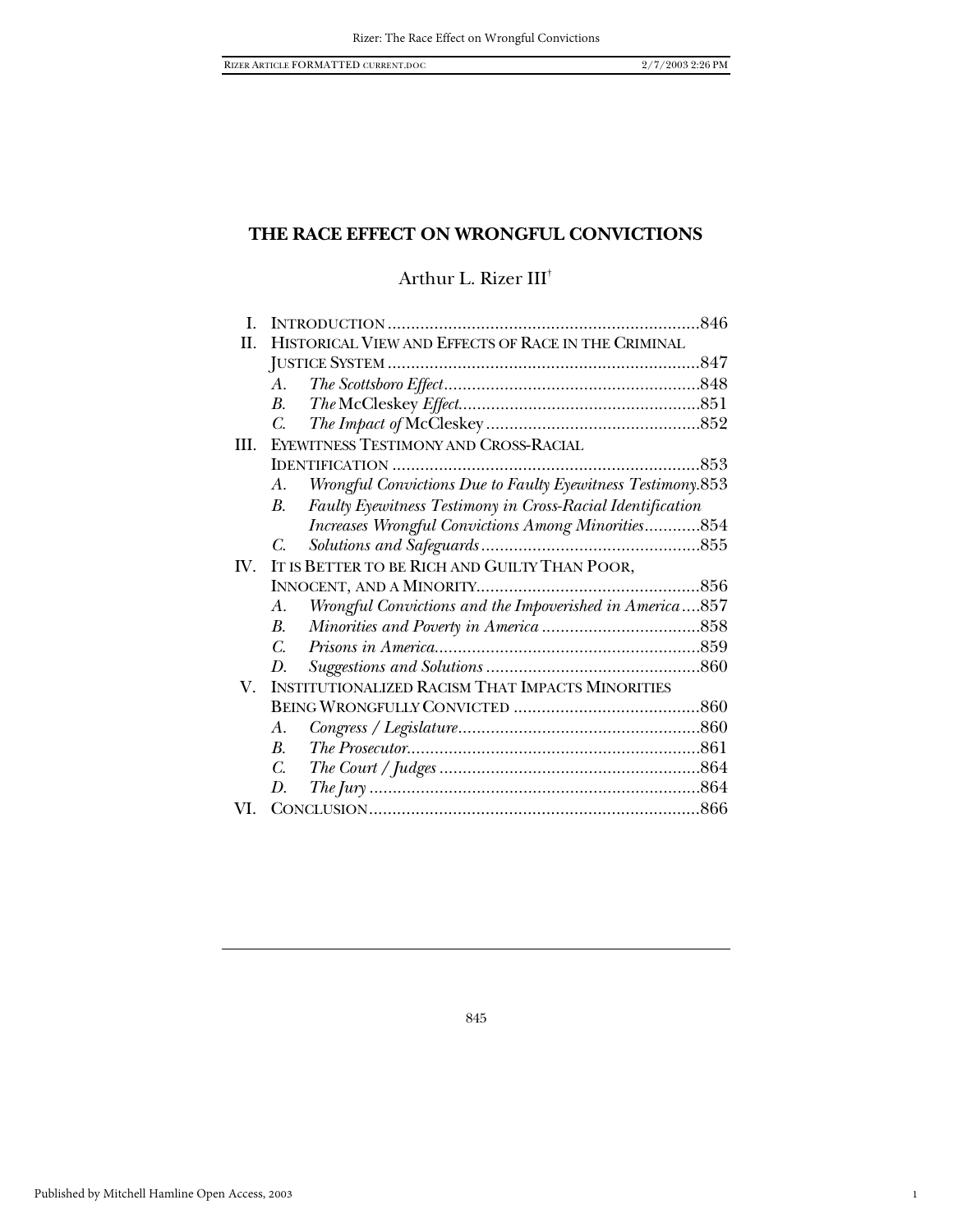#### I. INTRODUCTION

On the front of its splendorous building the highest court in the land has written, "Equal Justice Under Law."<sup>1</sup> The statement begs the question: equal justice for whom? In 1863 President Lincoln tried to answer this question. In his famous speech delivered after the Battle of Gettysburg, he stated: "Four score and seven years ago our fathers brought forth, upon this continent, a new nation, conceived in liberty, and dedicated to the proposition that all men are created equal." $^{\text{2}}$  The United States has fallen short of this statement in its criminal justice system because all men are not treated equally in a court of law.

The 1960 publication of Harper Lee's classic novel, *To Kill a Mocking Bird*, followed by the motion picture in 1962, brought to the public's attention the issues of bias in the criminal justice system that resulted in wrongful convictions. $3$  In reading this book, one must stop and contemplate how many innocent persons have been falsely convicted due to racial animus within the criminal justice system. Although the prosecution in this story is fictional, there is a dearth of actual, comparable prosecutions throughout

2. President Abraham Lincoln, Gettysburg Address (Nov. 19, 1863) *available at* http://www.loc.gov/exhibits/gadd/gadrft.html.

 <sup>†</sup> J.D. candidate from Gonzaga University School of Law, 2003; Federal Law Clerk for the Honorable Edwin M. Kosik, 2003-05; Editor, Gonzaga Law Review, 2002-03. I would like to thank Bryan Stevenson from the Equal Justice Initiative of Alabama for the motivation and encouragement to write on this subject. I would also like to thank Professor Al McNeil, Professor David DeWolf, Professor Mark DeForrest, Jonathan Schmidt, Sara Grewing, Kate Ecklund, Nancy Johnson, Arthur L. Rizer Jr., 2LT Jesse Ruhl and Mikel Wier for their thoughts on this project. Most importantly, I would like to thank my wife, Monique G. Rizer, and son, Arthur Gabriel Rizer, for their selfless support.

The purpose of this Comment is to suggest and demonstrate the deficiencies in our criminal justice system. This Author believes that the American system is the most effective model to date. However, it is not beyond the possibilities of improvement and it is our duty as patriots to suggest ways to improve the system. In addition this article is written in the sprit of the Gonzaga University School of Law mission statement to "encourage [ ] students to learn [and] seek answers not only to 'what is' but 'what should be.'" GONZAGA UNIV. SCH. OF LAW, 2002-03 CATALOG 44.

<sup>1.</sup> The Supreme Court of the United States, *available at*

http://www.supremecourtus.gov/. The words articulate the responsibility and duty of the highest court of the land. Equal Justice Under Law, *at* http://www.nlcpi.org/pdf/EqualJusticeUnderLaw.pdf (last visited Sept. 23, 2002). "As the guardian and interpreter of the U.S. Constitution, it is the responsibility of the Supreme Court to protect the rule of law and to ensure that constitutional protections . . . are applied equally to all citizens." *Id*.

<sup>3.</sup> HARPER LEE, TO KILL A MOCKING BIRD (Warner Books 1988) (1960).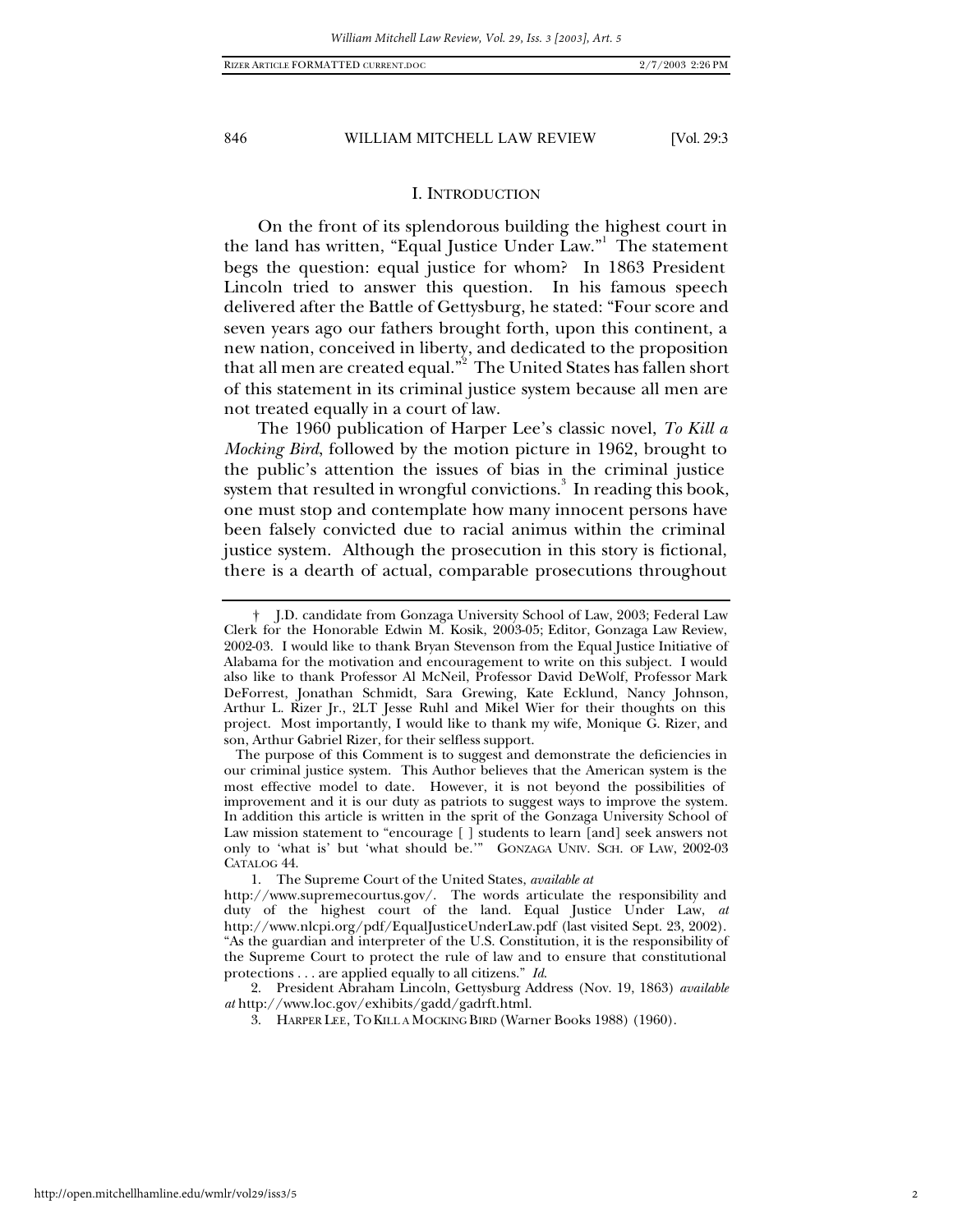this country. In 1986 more than one thousand people were proven to be wrongfully convicted, and several of those were executed.<sup>4</sup> Moreover, reliable estimates show that the number could exceed eight thousand every year.<sup>5</sup>

This comment will address the issue of the race effect on wrongful convictions. Part II will discuss the effect of this country's history of bias in the courts by analyzing the broader context of race-motivated laws and the ways in which racism is tolerated in the system. Part III will briefly describe the effect associated with crossracial identification of eyewitnesses and its impact on wrongful convictions. Part IV will address the connection between poverty and wrongful convictions and how this has a direct effect on minorities due to the disproportionate poverty levels in their communities. Finally, Part V will address the institutionalized racism conducted by the criminal justice system's actors including lawmakers, prosecutors, judges, and the jury.

## II. HISTORICAL VIEW AND EFFECTS OF RACE IN THE CRIMINAL JUSTICE SYSTEM

In order to truly understand why race is such a major factor when it comes to wrongful convictions, one must discuss the broader historical context of race in the criminal justice system and the development of certain laws. Also, one must recognize that criminal statutes targeting race existed for most of the twentieth century.<sup>6</sup> The administration of punishment, or the lack thereof, has direct ties to both the race of the offender and the race of the

<sup>4.</sup> Harvey Gee, *Eyewitness Testimony and Cross-Racial Identification,* 35 NEW ENG. L. REV. 835, 835 (2001). *See* Hugo Adam Bedau & Michael L. Radelet, *Miscarriages of Justice in Potentially Capital Cases*, 40 STAN. L. REV. 21, 21-86 (1987) (listing twenty-three persons put to death that were conclusively innocent). *See also,* James S. Liebmann, *The Overproduction of Death*, 100 COLUM. L. REV. 2030, 2052 (2000) (discussing that from 1973 until 1995 the appellate courts throughout the country heard roughly 300 appeals from death row inmates and reversed 47% of those capital judgments due to errors in the proceedings).

<sup>5.</sup> *See* ELIZABETH F. LOFTUS, EYEWITNESS TESTIMONY (1996). *See also* State v. Barton, 998 S.W.2d 19, 30 (Mo. 1999) (stating that "[s]ince 1976, the death penalty has been reinstated in most states. . . [and since that date] 77 death row inmates found guilty by unanimous juries have been set free; the number of death row inmates later found to have been wrongfully convicted is thus about oneseventh of the number of prisoners executed").

<sup>6.</sup> Videotape: Innocence and Race (Bryan Stevenson Video Lecture at the Gonzaga School of Law Wrongful Conviction Course 2002).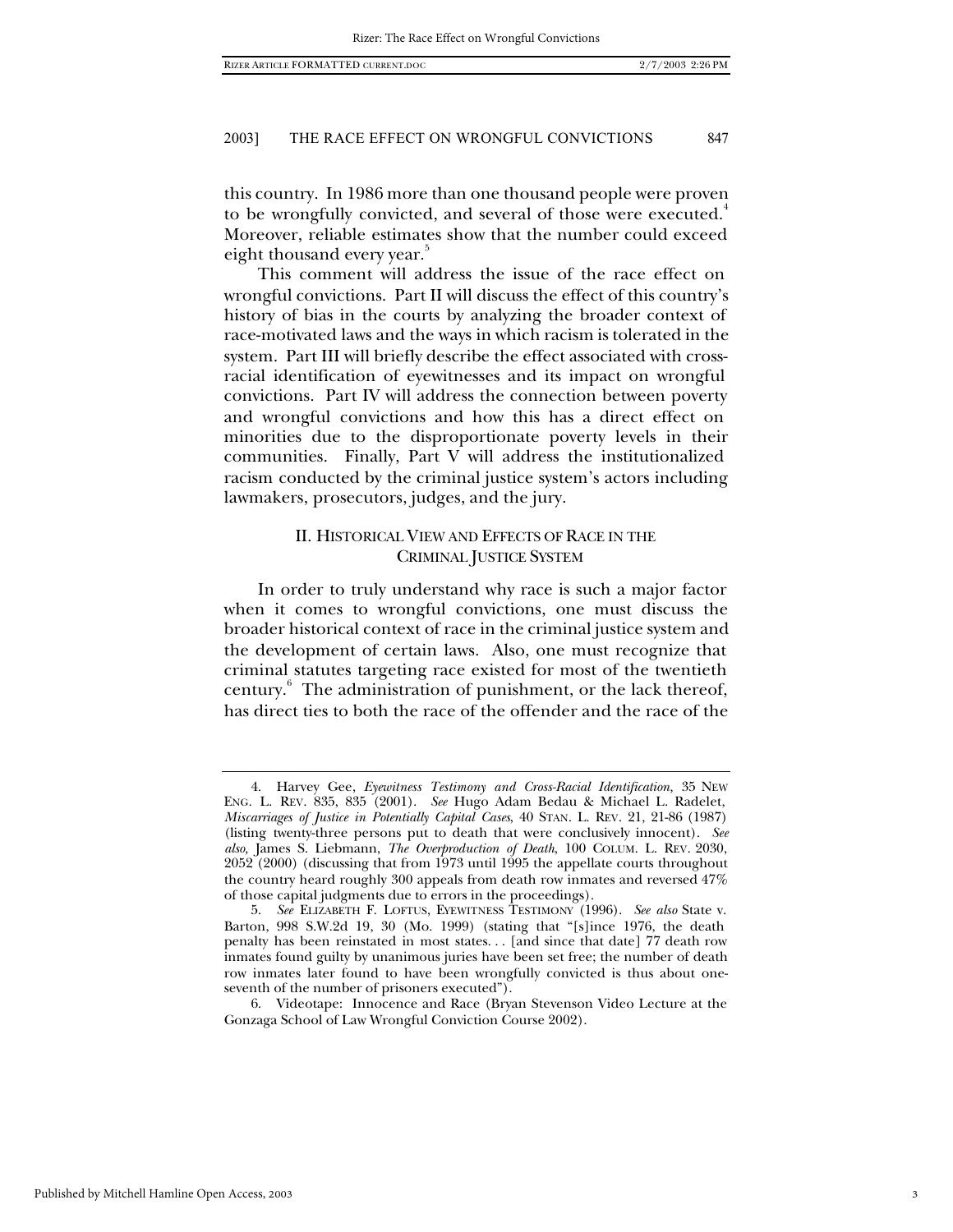victim. $^7$  For instance, North Carolina had mandatory capital crime statutes for those cases where a black man was convicted of raping a white woman.<sup>8</sup> In contrast, a white man convicted of the same crime would receive a maximum of one year in prison. Throughout the legal history of the United States the criminal code illustrates these types of disparities.

#### *A. The Scottsboro Effect*

The issue on racial disparity in the system went un-addressed for many years. Then, in 1931 the Court decided *Powell v.* 

<sup>7.</sup> *See* Thomas P. Sullivan, *Repair or Repeal – Report of the Governor's Commission of Capital Punishment,* 90 ILL. B.J. 304, 307 (2002). ("[A] study conducted . . . found a statistically significant disparity in the treatment of defendants whose victims were white rather than African American . . . ."). In another study, conducted in South Carolina between 1977 and 1981, 321 homicide defendants who committed capital murder were more likely to face the death penalty by prosecutors if the victim was white. *See* Raymond Paternoster, *Race of Victim and Location of Crime: The Decision to Seek the Death Penalty in South Carolina*, 74 J. CRIM. L. & CRIMINOLOGY 754, 765-67 (1984); *see also* Arnold Barnett, *Some Distribution Patterns for the Georgia Death Sentence*, 18 U.C. DAVIS L. REV. 1327, 1331 (1985) (indicating that if the victim of a capital crime is white, the death penalty is more often the punishment than if the victim is a minority); William J. Bowers, *The Pervasiveness of Arbitrariness and Discrimination Under Post-Furman Capital Statutes*, 74 J. CRIM. L. & CRIMINOLOGY 1067, 1067-88 (1984) (stating arbitrariness is rampant in the use of the death penalty).

<sup>8.</sup> Susan H. Bitensky, *Section 1983: Agent of Peace or Vehicle of Violence Against Children*, 54 OKLA. L. REV. 333, 372 n.61 (2001); Constance R. LeSage, *The Death Penalty for Rape - Cruel and Unusual Punishment?*, 38 LA. L. REV. 868, 870 n.8 (1978) (noting that the National Association for Advancement of Color People Legal Defense Fund lobbied to stop the use of the capital punishment in rape cases because it suspected that the institution was used against black men for raping white women); *see also* G.L. Stelzer, *Chemical Castration and the Right to Generate Ideas: Does the First Amendment Protect The Fantasies of Convicted Pedophiles?,* 81 MINN. L. REV. 1675, 1709 n. 5 (1997) (discussing the history of castration in the Kansas Territory as punishment for African American men who raped or tried to rape white women); Barbara Holden-Smith, *Inherently Unequal Justice: Interracial Rape and the Death Penalty*, 85 J. CRIM. L. & CRIMINOLOGY 1571, 1572 (1996) (stating white slave owners were desperate "to stem the tide of burgeoning black male citizenship," thus, "the rise of the mythic Black rapist").

According to statistics, less than 29% of the Blacks lynched between 1889 and 1918 were accused of either rape or attempted rape. Moreover, the percentage of lynching victims accused of sexual attacks on white women decreased over time, even as lynching became increasingly concentrated in the South and increasingly more depraved.

Lisa A. Crooms, *Speaking Partial Truths and Preserving Power: Deconstructing White Supremacy, Patriarchy, and the Rape Corroboration Rule in the Interest of Black Liberation*, 40 HOW. L.J. 459, 512 n.106 (1997).

<sup>9</sup>*. See* Bitensky, *supra* note 8.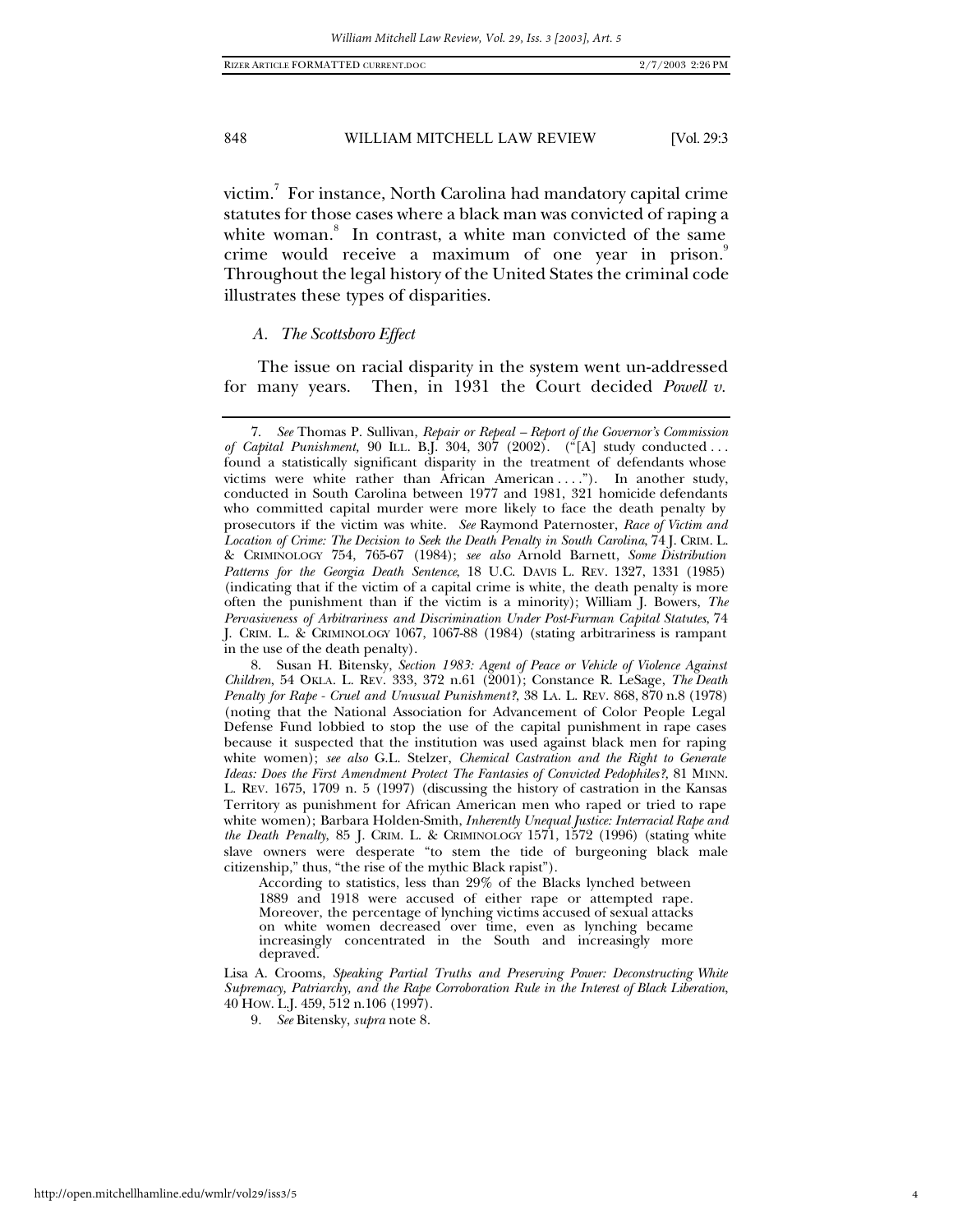$Alabama$ <sup>10</sup> better known as the "Scottsboro Boys Case."<sup>11</sup> In this notorious case, nine black men were charged with raping two white girls on a freight train while traveling near Scottsboro, Alabama.<sup>12</sup> On the day of each trial there was not a definitive defense attorney in place, and in four one-day trials, eight of the nine were found guilty and received the death penalty.<sup>13</sup> As a consequence of this injustice, organizations like the American Civil Liberties Union and the Communist Party became involved in the campaign to vindicate the men or to mitigate their penalties.<sup>14</sup> Publicity generated by this case prompted an exploration of the effect of race in the judicial system. The exploration made it clear that race was one of the major obstacles to a fair and just proceeding.<sup>15</sup>

The Justice Department began collecting statistics in 1930 regarding how sentences and criminal prosecutions were being conducted.<sup>16</sup> Their data reinforces the notion that race was a factor in criminal prosecution and punishment.<sup>17</sup> For instance, in Alabama less than 5% of murders involved black perpetrators and white victims. $18$  Most people are astonished to hear this; they expect the number to be much higher.<sup>19</sup> The death rows in Alabama perpetuate the misconception.<sup>20</sup> "Although 67% of all murder victims in the State of Alabama are black, 84% of all people

16. Harry Barnes, *Carter Center Symposium on the Death Penalty,* 14 GA. ST. U. L. REV. 329, 372-73 (1997).

17*. Id*. at 372-73. The author stated:

I look at this case now of JonBenet Ramsey, where there has been intense media attention, and I don't want to minimize the tragedy of that crime. But when I think about that case, I think about the dozens of little black girls and little black boys who have been murdered in cities across this country over the last nine months, none of whom we can name, none of whom we can identify. And yet those crimes are no less tragic.

*Id*. at 373.

18*. Id*. at 372-73.

19*. Id*. at 372 ("When [this statistic is given,] everybody is shocked, because when they read the press, when they look at the data that is being presented to them on an almost constant basis, the image is that all crimes are committed by people of color against people who are white.").

20. *Id*.

<sup>10. 287</sup> U.S. 45 (1932).

<sup>11</sup>*. Id.* at 49-51.

<sup>12.</sup> *Id*.

<sup>13.</sup> *Id*. at 50.

<sup>14.</sup> Norman Chachkin, *History of Constitutional Litigation for Human Rights In U.S. – Especially Race Issues,* 517 PLI/LIT 417, 425 (1999).

<sup>15</sup>*. See* Thomas Morawetz, *Fantasy, Celebrity, and Homicide,* 6 HASTINGS WOMEN'S L.J. 209, 209-60 (1995).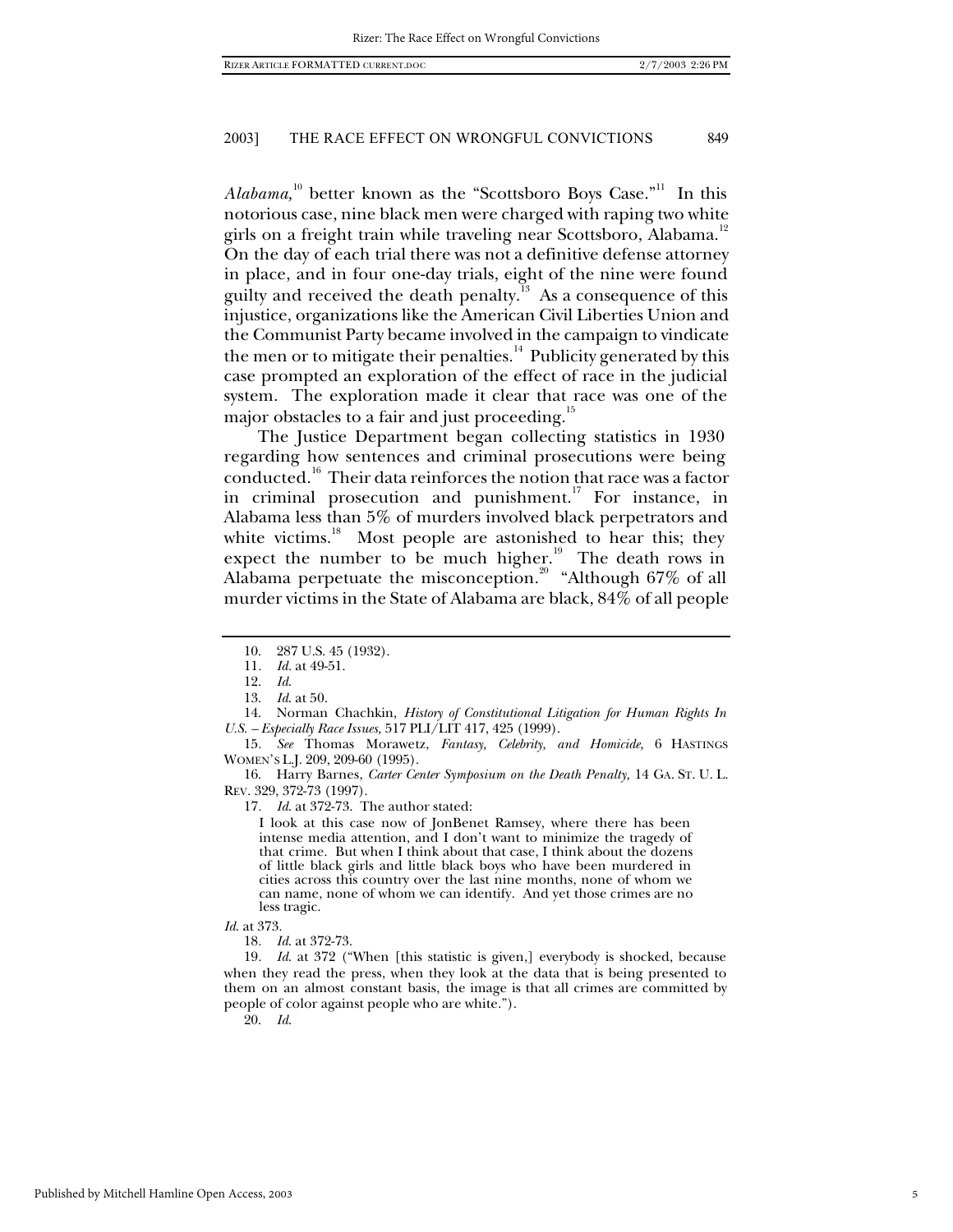who have been sentenced to death in that state have been sentenced to death for crimes committed against people who are white. $"^{21}$  Furthermore, approximately three-quarters of those who have been executed in Alabama were black.<sup>22</sup> The trend is not changing; a higher percentage of black people were executed in Alabama between 1972 and 1997 than between 1930 and 1972. $^{23}$ 

The Justice Department was also able to establish that between 1930 and 1972, 89% of the people who were executed for the crime of rape in America were black men convicted of raping white women.<sup>24</sup> In addition,  $100\%$  of the people executed for a rape conviction perpetrated their crime on a white victim.<sup>25</sup> This statistic is even more disturbing when one considers that black women are much more likely to be victims of sexual assault, yet the punishments for their perpetrators are conspicuously less severe.<sup>26</sup> These racial disparities give a historical backdrop to the race factor and its influence on the criminal justice system.

In the 1960s there was incredible activism to combat certain aspects of racism ("Jim Crow" laws, racial bias, segregation laws, voting challenges, etc.); $^{27}$  however, little of this energy has been directed toward the undercurrent of racism still flowing in the courts.28 Today, if one had to find an area of public administration where the remnants of slavery still survive, it would be in the

24. Brittany Glidden, *When the State is Silent: An Analysis of AEDPA'S Adjudication Requirement,* 27 N.Y.U. REV. L. & SOC. CHANGE 177, 203 n.149 (noting that the Justice Department found that from 1930 until 1972, 405 of the 455 individuals sentenced to death for rape were black); *see also,* Michael J. Klarman, *The White Primary Rulings: A Case Study in the Consequences of Supreme Court Decisionmaking,* 29 FLA. ST. U. L. REV. 55, 104 n.322 (discussing specifically that black men are the only people that received the death penalty for rape, and moreover, only for the rape of white women).

25*.* Klarman, *supra* note 24, at 104 n.322.

26. One study conducted in Philadelphia found that black women were twelve times more likely to be raped than white women were. DONAL E.J. MACNAMARA & EDWARD SAGARIN, SEX, CRIME, AND THE LAW 52 (1977); Jennifer Wriggins, *Rape, Racism, and the Law*, 6 HARV. WOMEN'S L.J. 103, 122 n.118 (1983) (stating that citizen interviews illustrate that black women are at a much higher risk to be victims' of rape than white women are). This is devastating to the "black women community" considering that judges, prosecutors, juries, police officers, and every-day citizens view rape of black women as less serious than the rape of white women. *Id*.

27*. See* Stevenson, *supra* note 6.

28*. Id*.

<sup>21.</sup> *Id*.

<sup>22.</sup> *Id*. at 372-73.

<sup>23.</sup> *Id*. The Justice Department began collecting execution statistics in 1930. *Id.*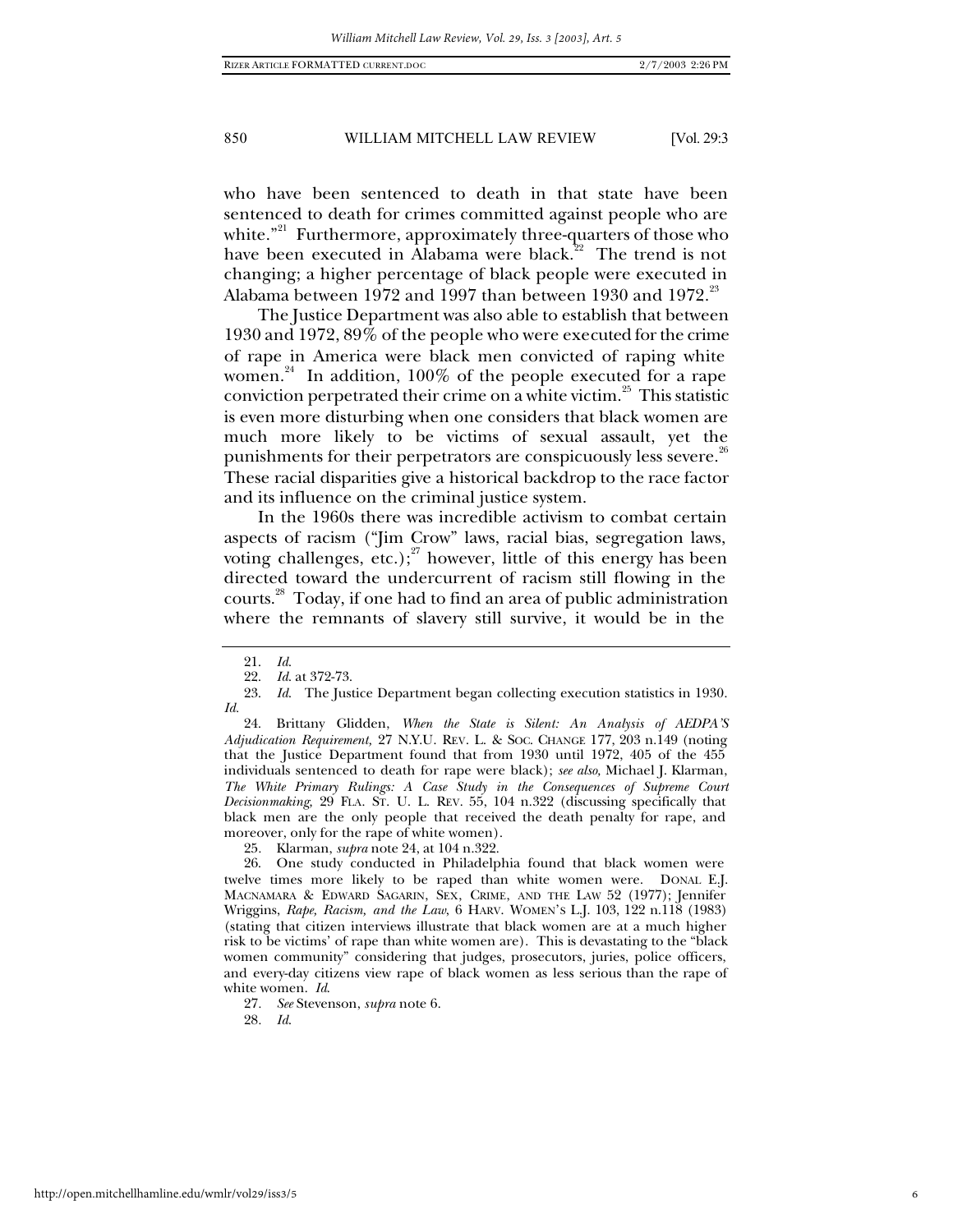criminal justice system.<sup>29</sup> The courts have been reluctant to examine this issue. The lack of judicial attention to racial injustice can be seen in its most insidious form with the inequitable administration of the death penalty.<sup>30</sup>

Three cases highlight this point. First, in *Furman v. Georgia*,<sup>31</sup> opponents of the death penalty argued that the use of the death penalty was a violation of the Eighth and Fourteenth Amendments because it was arbitrary, unpredictable, and racially discriminatory. $32^{\circ}$  To support their argument, they presented the same type of data provided above, arguing that the respective races of the victim and the offender was the primary variable regarding administration of the death penalty.<sup>33</sup> The Court accepted this data and held that the death penalty was being administered unfairly.<sup>34</sup>

After the *Furman* decision, states scrambled to pass new death penalty statutes that conformed to the new decision.<sup>35</sup> However, opponents of the death penalty persisted, which brought about the second case, *Gregg v. Georgia*.<sup>36</sup> Here death penalty opponents argued that as long as racial bias is evident in society, bias would exist in criminal justice. $37$  Furthermore, they asserted that the new death penalty statutes did not protect against a racially biased application of the death penalty. The Court held that they were not going to presume racism simply because it was a death penalty case.<sup>38</sup> This gave rise to the third case, *McCleskey v. Kemp*,<sup>39</sup> which embraces the critical issues of race consciousness in criminal law.<sup>40</sup>

#### *B. The* McCleskey *Effect*

In *McCleskey,* opponents of the death penalty went back to the Supreme Court with data that examined every homicide in Georgia that occurred in a seven-year period and came up with extremely

<sup>29</sup>*. Id*.

<sup>30</sup>*. Id*.

<sup>31. 408</sup> U.S. 238 (1972).

<sup>32.</sup> *Id.* at 239.

<sup>33</sup>*. Id*. at 250.

<sup>34</sup>*. Id*. at 248.

<sup>35.</sup> *See* Gregg v. Georgia, 428 U.S. 153 (1976) (holding that statutory factors of aggravation and mitigation were constitutional despite contention that statute permitted arbitrary and freakish imposition of the death penalty).

<sup>36</sup>*. Id*. at 179-80.

<sup>37</sup>*. Id*. at 175-207.

<sup>38</sup>*. Id*.

<sup>39. 481</sup> U.S. 279 (1987).

<sup>40.</sup> *Id*.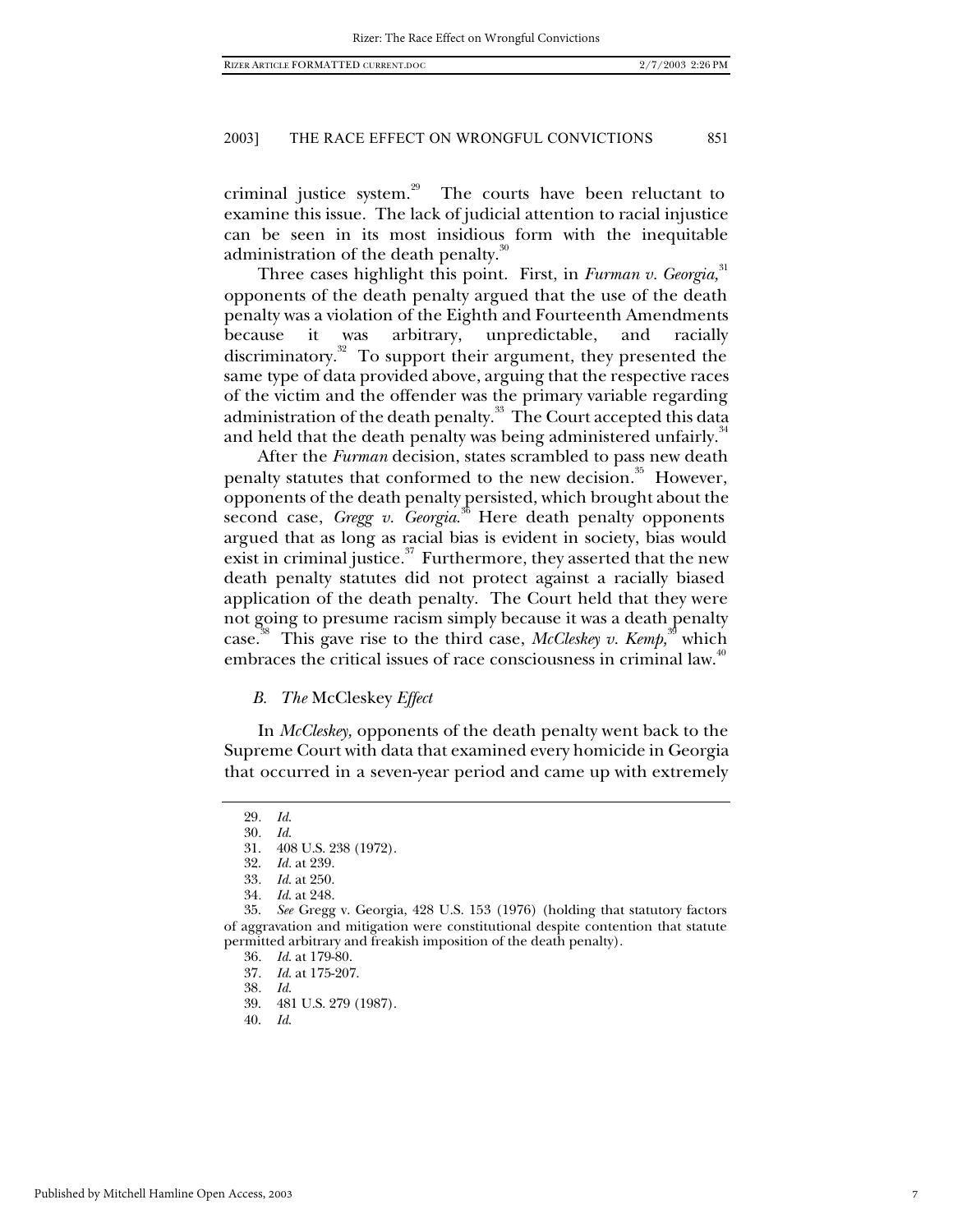powerful data demonstrating that a black perpetrator is eleven times more likely to get the death penalty than a white criminal charged with the same crime.<sup> $41$ </sup> Moreover, a black defendant is twenty-two times more likely to get the death penalty if the victim is white. $42$ 

The data shows that race was the greatest predictor of who received the death penalty in the state of Georgia.<sup>43</sup> In addition, it is important to point out that the Court accepted the data as presented; it did not challenge the numbers and accepted the fact that there was sufficient evidence proving race played a factor in the administration of the death penalty. However, the Court refused to order a stay on the execution $44$  on two grounds. First, the Court reasoned that a stay on executions would open a Pandora's box. Clever lawyers would respond to a stay with evidence of disparity in other crimes and disrupt many areas of the justice system other than capital cases.<sup>45</sup> Justice Brennan responded to this notion by saying that the Court has a "fear of too much justice."<sup>46</sup> Second, the Court reasoned that a certain amount of racial bias is "inevitable."47

## *C. The Impact of* McCleskey

When one thinks about *McCleskey,* one thinks about abdication -- a concession to racial bias. In *Brown v. Board of Education*<sup>48</sup> the Court was faced with a situation where it could have said that a certain amount of racial bias is "inevitable," and that the problem is too big for the Court. Instead, the Court said that depriving a child of an equal opportunity to an education because of the color of his or her skin was unconstitutional and wrong.<sup>49</sup> Thus, because it was unconstitutional it was *not* inevitable.<sup>50</sup> Although these cases address substantially different factual situations and sought different outcomes, they contain the same core questions of equality and fairness. Yet, in one case the Court was willing to stay

<sup>41</sup>*. Id*. at 286.

<sup>42</sup>*. Id*.

<sup>43</sup>*. Id*. at 320.

<sup>44.</sup> *Id*. at 279-82.

<sup>45</sup>*. Id.* at 317.

<sup>46</sup>*. Id*. at 339 (Brennan, J. dissenting).

<sup>47</sup>*. Id*. at 312.

<sup>48. 347</sup> U.S. 483 (1954).

<sup>49</sup>*. Id.* at 495-96.

<sup>50</sup>*. See id*.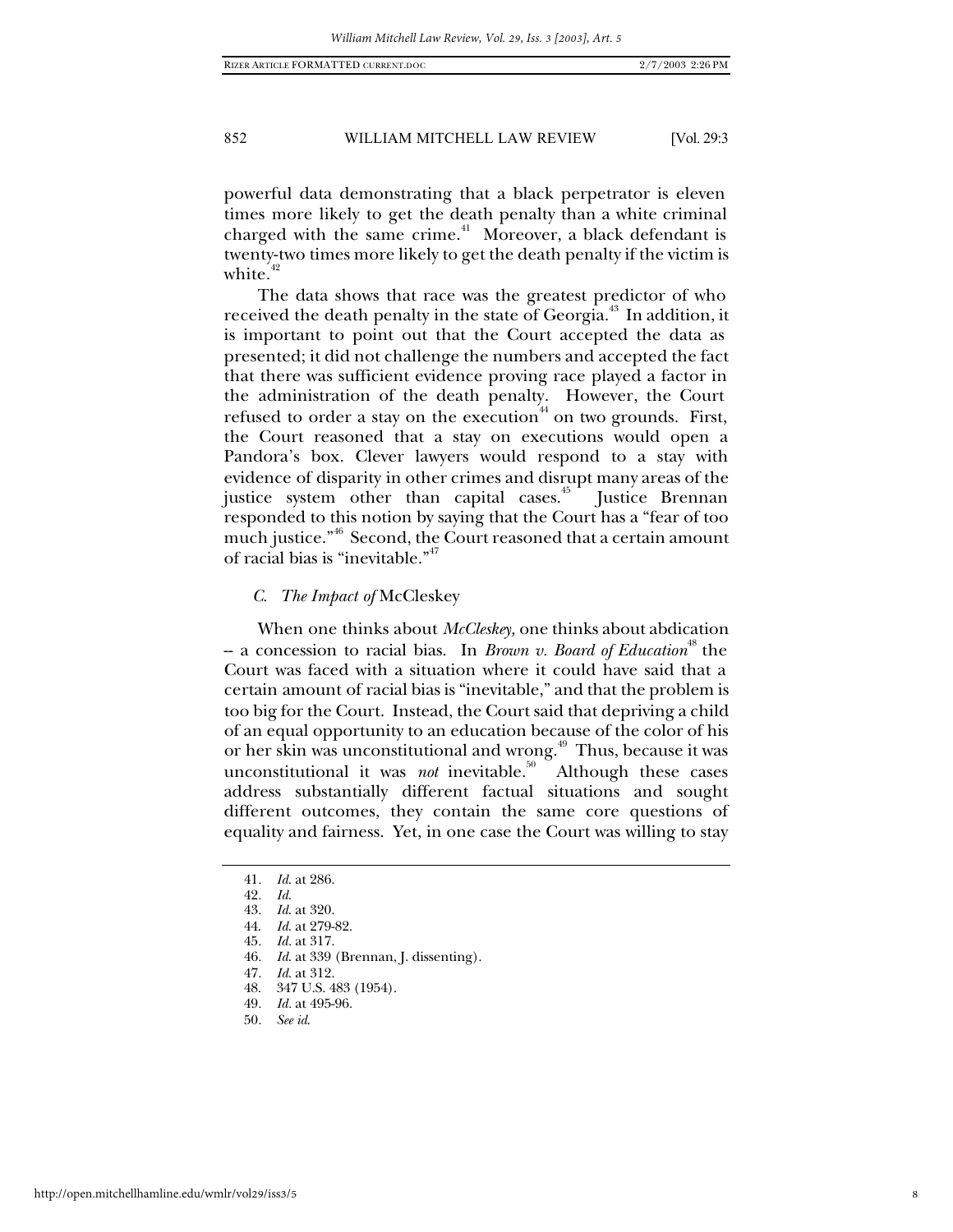for the long fight in the interest of justice and fairness while in the other case the Court retreated from a commitment to equal justice and equal opportunity.

The most important impact of *McCleskey* is the attitude it sets. The case established the basis for how race continues to undermine the hope of minorities who are brought before the criminal courts. By tolerating a presumption of criminality that is assigned to minority defendants, the indifference the criminal justice system creates an atmosphere where the innocent have an increased likelihood of wrongful conviction.

#### III. EYEWITNESS TESTIMONY AND CROSS-RACIAL IDENTIFICATION

Few studies have focused on the ability of Hispanic, Native American, or Asian individuals to accurately identify other races or be accurately identified. $51$  Thus, this section will primarily focus on cross-racial identification between white witnesses and black suspects.

"There has been a growing body of social science research that reveals the important role in which race plays in assessing the reliability of a witness identification when the witness and the person identified are of the same or of different races."<sup>52</sup> As a result of this research, it is conclusive that race influences the accuracy of witness identification.<sup>53</sup>

### *A. Wrongful Convictions Due to Faulty Eyewitness Testimony*

Eyewitness testimony is the most influential evidence for juries. $34$  Ironically, this same testimony is extremely unreliable. $35$ There is "no clear method for estimating the frequency of wrongful accusations based [solely] on faulty eyewitness testimony."<sup>56</sup> However, the evidence shows that eyewitness testimony is unreliable. Because juries rely heavily on unreliable eyewitness testimony as a basis for conviction, the role it plays in wrongful convictions is clear. In fact, 74% of wrongful convictions that were vindicated due to DNA testing had the element of a bad

<sup>51.</sup> Sheri Lynn Johnson, *Cross-Racial Identification Errors in Criminal Cases,* 69 CORNELL L. REV. 934, 938-41 (1984).

<sup>52.</sup> Gee, *supra* note 4, at 835.

<sup>53.</sup> *Id*. at 850-51.

<sup>54.</sup> Loftus, *supra,* note 5.

<sup>55.</sup> Gee, *supra* note 4, at 837.

<sup>56</sup>*. Id*. at 836.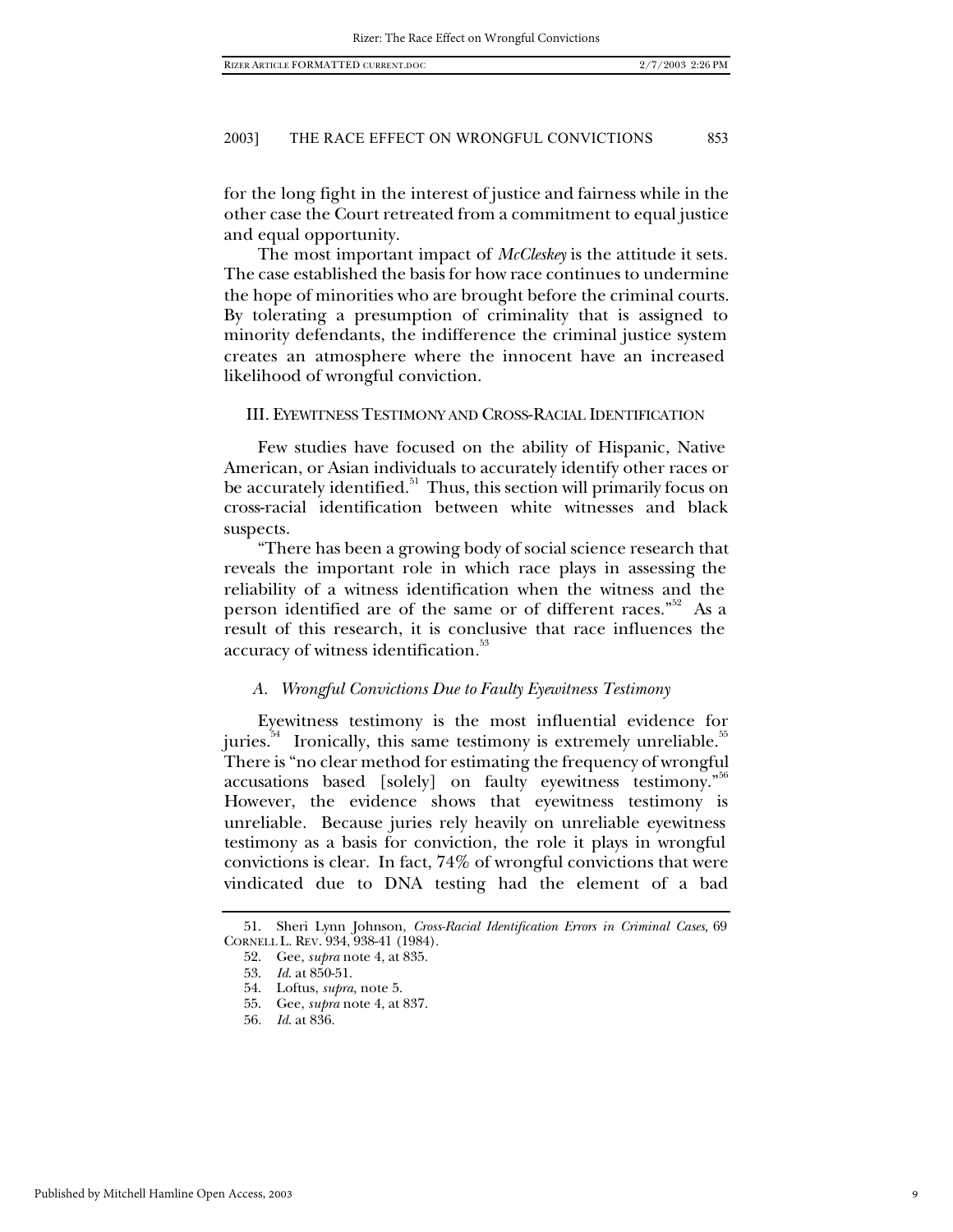eyewitness.<sup>57</sup>

The problem with eyewitness identification is embedded in psychology.58 For example:

When a witness to a crime must later identify the person who was seen before, various psychological factors can play an important role: the retention interval or period of time between the crime and the identification; the exposure time and amount of time that the witness has had to look at the essential subject; prior knowledge; expectations; misleading suggestions; and stress . . . . [T]hese factors will operate to reduce the accuracy of an identification, just as they affect the accuracy of any kind of testimony.

The inherent unreliability of this kind of testimony makes the admission of this evidence in criminal trials problematic; this problem is enhanced in situations involving cross-racial identifications.

## *B. Faulty Eyewitness Testimony in Cross-Racial Identification Increases Wrongful Convictions Among Minorities*

William Jackson spent five years in an Ohio penitentiary on a spurious rape charge before being released.<sup>60</sup> The real rapist did not particularly look like Mr. Jackson. Nevertheless, two white women swore under oath that Mr. Jackson was the man who raped them. They were wrong.<sup>61</sup> Despite Mr. Jackson's several alibi witnesses, the (all white) jury convicted him. $62$  These types of misidentifications are neither unique nor rare. "Legal observers have long recognized that cross-racial identifications by witnesses are disproportionately responsible for wrongful convictions."<sup>63</sup>

<sup>57.</sup> Michael J. Saks & Lauri Constantine, *Model Prevention and Remedy of Erroneous Convictions Act,* 33 ARIZ. ST. L.J. 665, 674 (2001).

Many crimes leave no biological evidence. Because there is no DNA to test, many erroneous convictions can never be uncovered by later DNA testing and the victims of those errors will never be exonerated. In addition, now that DNA is used more routinely, the prominence of discovered errors will decline or disappear, yet most of the systemic causes of error will continue to generate errors.

*Id*.

<sup>58.</sup> Gee, *supra* note 4, at 837.

<sup>59</sup>*. Id*. at 837-38.

<sup>60.</sup> Johnson, *supra* note 51, at 935.

<sup>61.</sup> *Id*.

<sup>62.</sup> *Id*.

<sup>63.</sup> *Id*. at 935-36.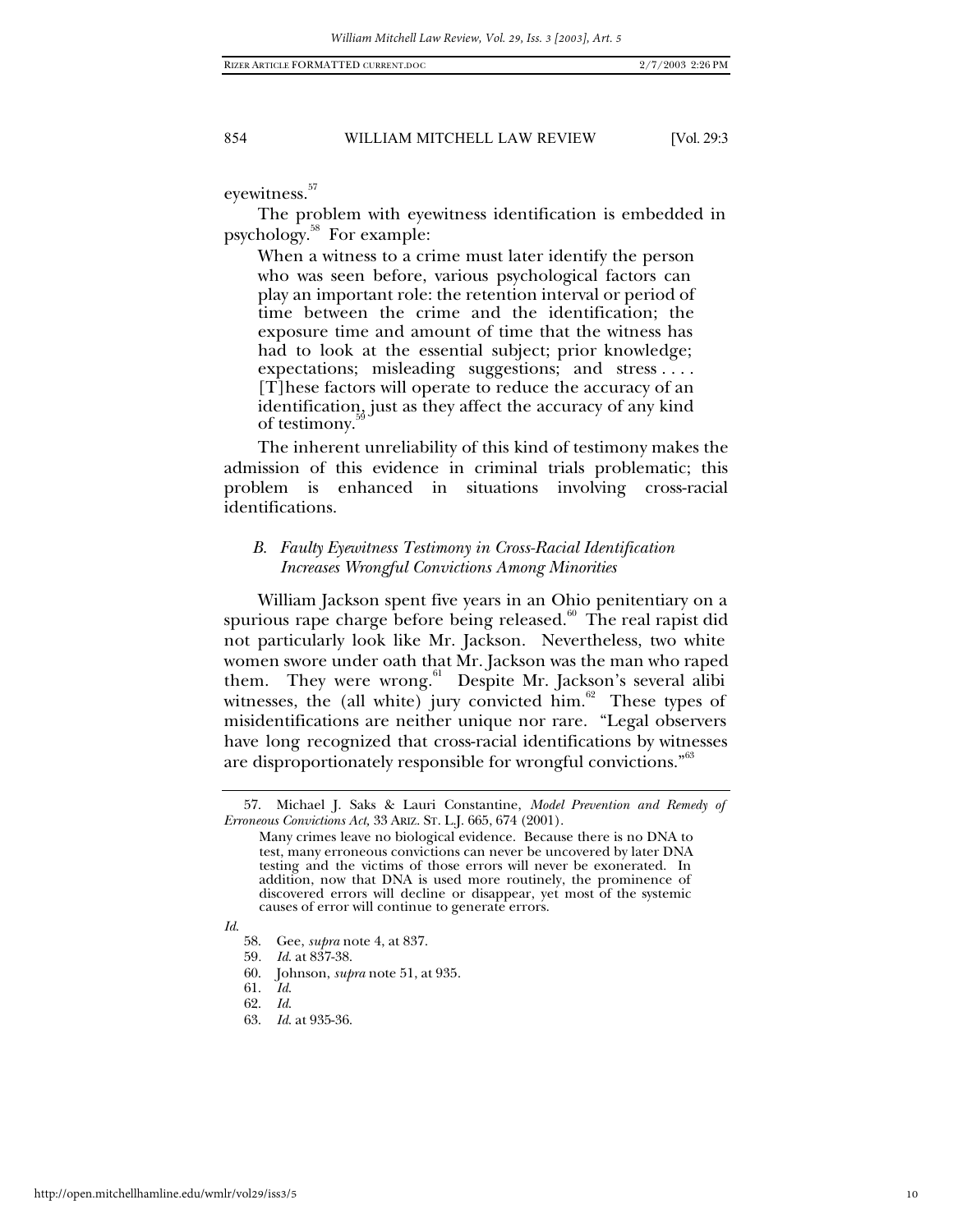People make identifications by recognizing facial features.<sup>64</sup> Those of one race have a harder time recognizing faces of people from different races. $65$  It is not totally understood if this is due to prejudices or from having fewer experiences with members of other races. $66$  It is not clear why one person can more easily identify someone from the same race. $67$  Psychologists believe two reasonable explanations exist: "[1] different races often have distinctive features in common; and [2] people make more mistakes in cross-racial identification" situations due to a decrease in attention to people of other races.<sup>68</sup>

What is clear is that there are discrepancies in cross-racial identification, and those discrepancies have crept into our criminal justice system in the form of eyewitness testimony.

#### *C. Solutions and Safeguards*

One suggestion towards alleviating the problem is to help, not hinder, jury education. First, permit the defense to "present psychological testimony about the factors that affect the reliability of eyewitness accounts,"<sup>69</sup> particularly the problems associated with cross-racial identification. $^{70}$  Second, allow for jury instructions that inform the jury of this problematic evidence and that they should weigh the evidence accordingly.<sup>11</sup>

In addition, steps should be taken to ensure that the police conduct correct lineups (both actual and photo). There is no point in compounding the problem with unfair lineups that increase the defendant's chances of being erroneously identified.<sup>72</sup>

Courts have already applied procedural safeguards to prevent erroneous identifications. One such safeguard is the defendant's right to counsel at post-indictment line-ups.73 Another is the due process fairness requirement in all identification proceedings,

<sup>64.</sup> Gee, *supra* note 4, at 843.

<sup>65.</sup> *Id*. at 843-44.

<sup>66.</sup> *Id*. at 844.

<sup>67.</sup> *Id*.

<sup>68.</sup> *Id*.

<sup>69.</sup> *Id*. at 849.

<sup>70.</sup> *Id.* at 841-49.

<sup>71.</sup> For example, a sample jury instruction could read: "Members of the Jury, it has been shown that cross-cultural identifications are less reliable than identifications where there are no cross-racial implications."

<sup>72.</sup> Gee, *supra* note 4, at 841-42.

<sup>73</sup>*. See, e.g.,* United States v. Wade, 388 U.S. 218 (1967).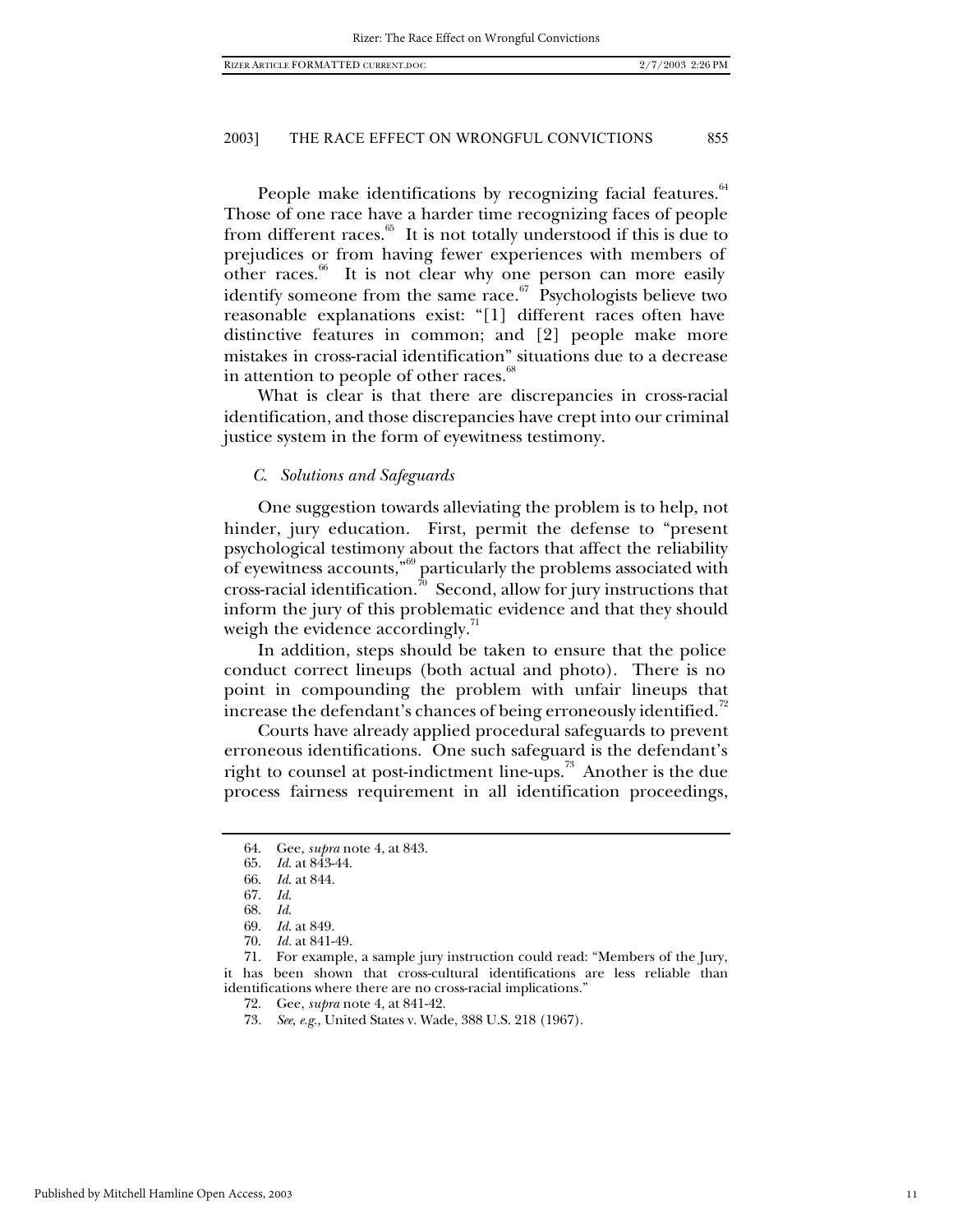including uncounseled photo arrays and pre-indictment line-ups.<sup>74</sup> If these safeguards are breached, the evidence will be deemed inadmissible at a suppression hearing. In order to further eliminate racial bias, these safeguards should be enforced more rigorously.

Finally, some argue that there should be an outright exclusion of inherently untrustworthy identification evidence.<sup>75</sup> At the very least, there should be required collaboration for the admission of eyewitness testimony.<sup>76</sup> However, neither remedy is likely to be universally adopted and both are inappropriate for selective application to cross-racial identifications.<sup>7</sup>

## IV. IT IS BETTER TO BE RICH AND GUILTY THAN POOR, INNOCENT, AND A MINORITY

By some accounts the title of Jeffrey Reiman's book, *"The Rich Get Richer and the Poor Get Prison*,*"* gives a good prelude to justice in America.<sup>78</sup> One fact that puts this into perspective is that 51% of the people executed in America were executed in the state of Mississippi and its fellow southern states.<sup>79</sup> Compensation for lawyers appointed to try capital cases in Mississippi is capped at \$3,500.<sup>80</sup> In Alabama, lawyers representing post-conviction death row inmates cannot be paid more than  $$1000$ .<sup>81</sup> For states that report how much they spend on capital punishment trials, the average cost is  $$40,750$ —almost  $$40,000$  over the post-conviction cap in Alabama.<sup>82</sup>

This section will show that people in poverty are at a much

80. Keith B. Norman, *Kudos! H.B. 53 Becomes Law*, ALA. LAW., July 1999, at 220. The previous cap had been \$1000. *Id.*

81. EQUAL JUSTICE INITIATIVE OF ALABAMA, REPRESENTATION OF DEATH ROW PRISONERS, *available at* http://www.eji.org/representation.html.

82. Anthony Paduano & Clive A. Stafford Smith, *The Unconscionability of Sub-Minimum Wages Paid Appointed Counsel in Capital Cases,* 43 RUTGERS L. REV. 281, 313 n.123 (1991).

<sup>74</sup>*. See, e.g.,* Stovall v. Denno, 388 U.S. 293 (1967).

<sup>75.</sup> Johnson, *supra* note 51, at 957.

<sup>76.</sup> *Id*. at 958.

<sup>77.</sup> *Id*.

<sup>78.</sup> JEFFREY REIMAN, THE RICH GET RICHER AND THE POOR GET PRISON: IDEOLOGY, CLASS, AND CRIMINAL JUSTICE (4th ed. 1995).

<sup>79.</sup> Margaret Vandiver & Michel Coconis, *"Sentenced to the Punishment of Death": Pre-Furman Capital Crimes and Executions in Shelby County, Tennessee*, 31 U. MEM. L. REV. 861, 864 n.11 (2001). The fellow southern states are Alabama, Arkansas, Florida, Georgia, Louisiana, Mississippi, North Carolina, South Carolina, Tennessee, Texas, and Virginia. *Id*. at n.10.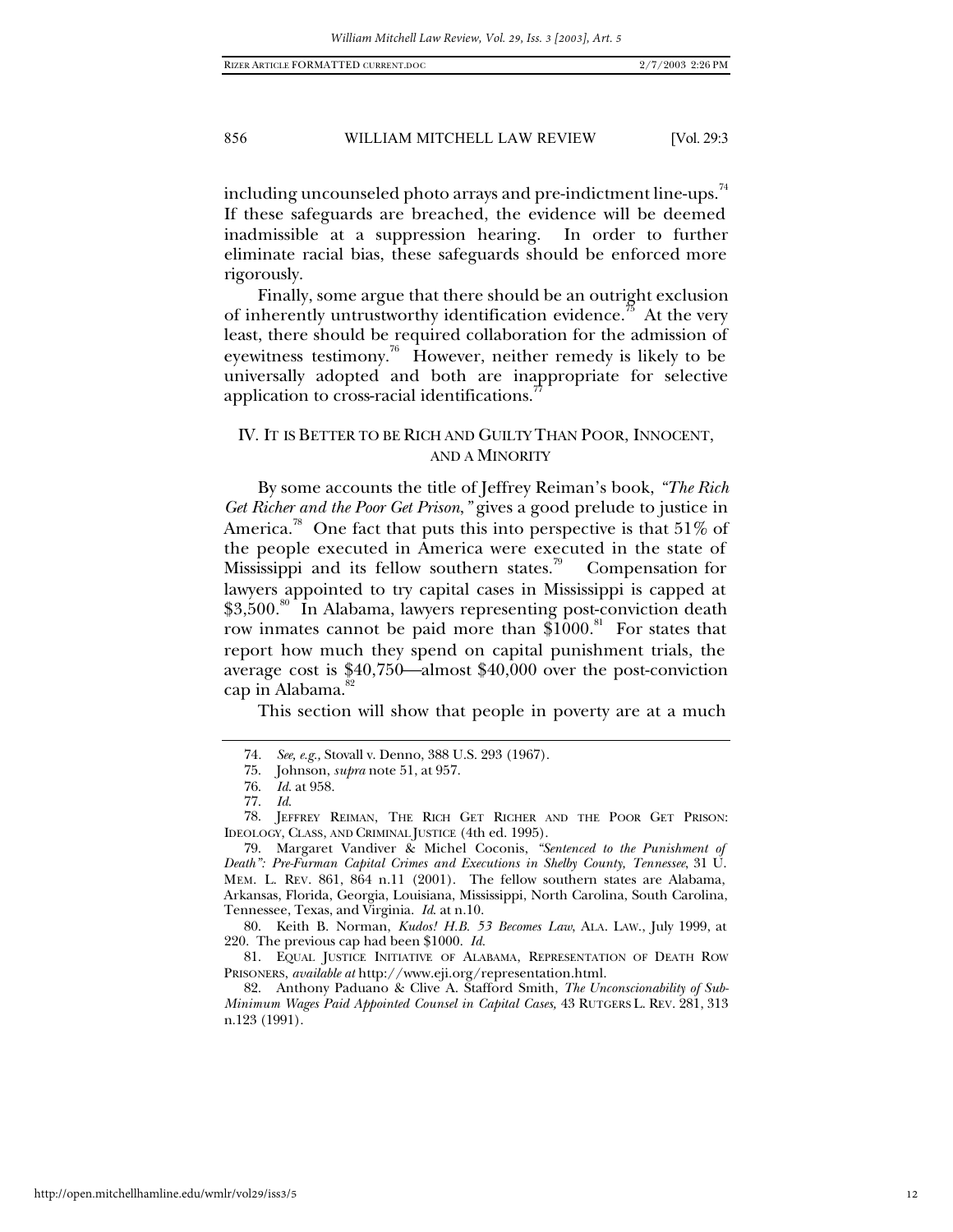greater risk to be wrongfully convicted. Further, it is well documented that minorities are disproportionately poor. Thus, if the dots are connected from the lack of justice for the poor to poverty rampant in minority communities, coupled with the fact that minorities warm a lot of beds in prison, it can be deduced that minorities are at a higher risk of being wrongfully convicted.

#### *A. Wrongful Convictions and the Impoverished in America*

There are many factors that account for the wrongful convictions of poor people. The most prevalent are the lack of competent counsel, the lack of resources, police misconduct, the focus of law enforcement, and a general lack of credibility given the impoverished by society.

Many people clutch their pocketbooks or keep an eye over their shoulder when a street person is walking close by. Why is this? This author believes that people in poverty have an automatic lack of credibility in this society. The general public harbors a chauvinism that criminals are usually poor. Thus, poor people get treated like criminals.<sup>83</sup>

With the lack of credibility comes a host of other problems, such as police misconduct in the gathering of confessions.<sup>84</sup> Based on what has been learned from DNA exonerations, 44% of wrongful convictions involved false confessions obtained through police misconduct.<sup>85</sup>

There is a considerable amount of evidence to indicate that the criminal justice system benefits the rich, not the poor, because:

the wealthy benefit from a criminal justice system that sends the message that it is the poor, not the rich, who commit crimes and whom the middle class should fear. As a result of the criminal justice system's focus on street crime and not "white collar" or environmental crime, it is the poor who seem a threat to the social order, not the rich; and this view reinforces the familiar American association between wealth and virtue, poverty and moral bankruptcy . . . . "If we can convince [society] that the poor are poor because of their own shortcomings,

<sup>83.</sup> *See* Abbe Smith & William Montross, *The Calling of Criminal Defense,* 50 MERCER L. REV. 443, 455 (1999).

<sup>84.</sup> *See* Alexa P. Freeman, *Unscheduled Departures: The Circumvention of Just Sentencing for Police Brutality,* 47 HASTINGS L.J. 677, 724 n.170 (1996).

<sup>85.</sup> Saks & Constantine, *supra* note 57 at 64.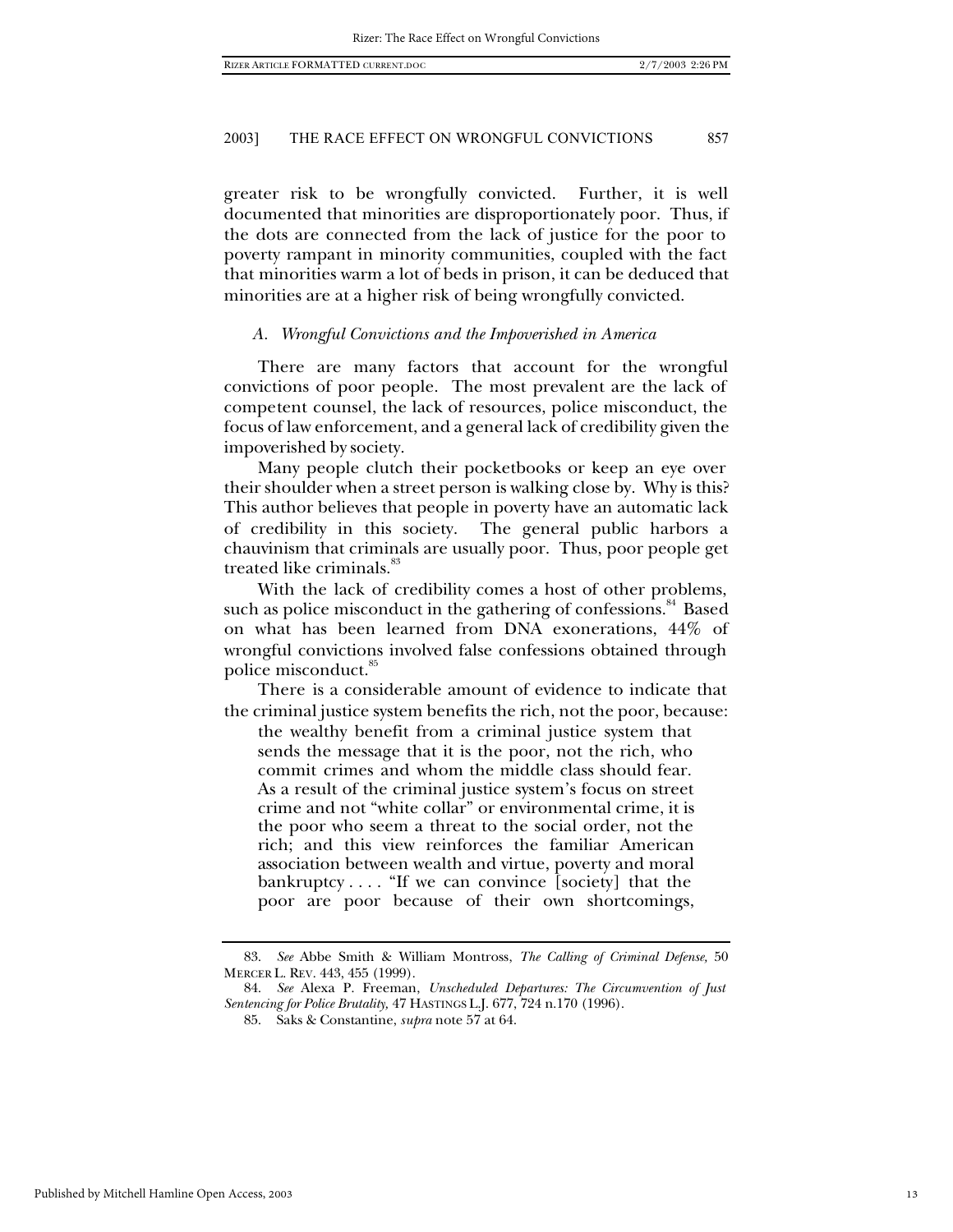particularly moral shortcomings like incontinence and indolence, then we need acknowledge no... responsibility to the poor." [The result is that] "the ultimate sanctions of criminal justice dramatically sanctify the present social and economic order, and the poverty of criminals makes poverty itself an individual moral crime!"

Perhaps the major deterrent to obtaining justice for indigent defendants is the lack of competent lawyers to represent them.<sup>87</sup> Since most people who are charged with crimes are poor, most lawyers who represent them are public defenders.<sup>88</sup> The public defender system has many problems in itself. For instance, the National Association of Criminal Defense Lawyers issued a warning in 1997 that "such low-bid contracting, designed to 'process the maximum number of defendants at the lowest cost-without regard to truth, justice, or innocence' was violating citizens' rights and leading to wrongful convictions."<sup>89</sup> It is estimated that 28% of wrongful convictions are in part or directly a result of shoddy defense work.<sup>90</sup>

Another factor that compounds the lack of competent counsel is the limit put on resources to support a meaningful defense.<sup>91</sup> All defendants are entitled to a forceful defense, and it is practically impossible to assemble a compelling defense without access to some of the multitude of assets that are accessible to the state. This problem is exponentially amplified in the case of poor defendants.

#### *B. Minorities and Poverty in America*

Minorities make up 19.7% of the population in the United

<sup>86.</sup> Angela P. Harris, *Criminal Justice as Environmental Justice,* 1 J. GENDER RACE & JUST. 1, 10-11 (1997) (quoting REIMAN, *supra* note 78, at 142).

<sup>87</sup>*. See* Dirk Johnson, *Shoddy Defense by Lawyers Puts Innocents on Death Row*, N.Y. TIMES, Feb. 5, 2000, at A1 (noting that despite heightened concern about inadequate legal representation and wrongful convictions in death penalty cases, funding for several legal aid organizations has been cut and eliminated in recent years).

<sup>88.</sup> Smith & Montross, *supra* note 83, at 455.

<sup>89.</sup> Stephen B. Bright, *Glimpses at a Dream Yet to be Realized*, CHAMPION, Mar. 1998, at 14.

<sup>90.</sup> Saks & Constantine, *supra* note 57, at 674.

<sup>91.</sup> Amber J. McGraw, *Life But Not Liberty? An Assessment of Noncapital Indigent Defendants' Rights to Expert Assistance Under the Ake v. Oklahoma Doctrine,* 79 WASH. U.L.Q. 951, 952-53 (2001).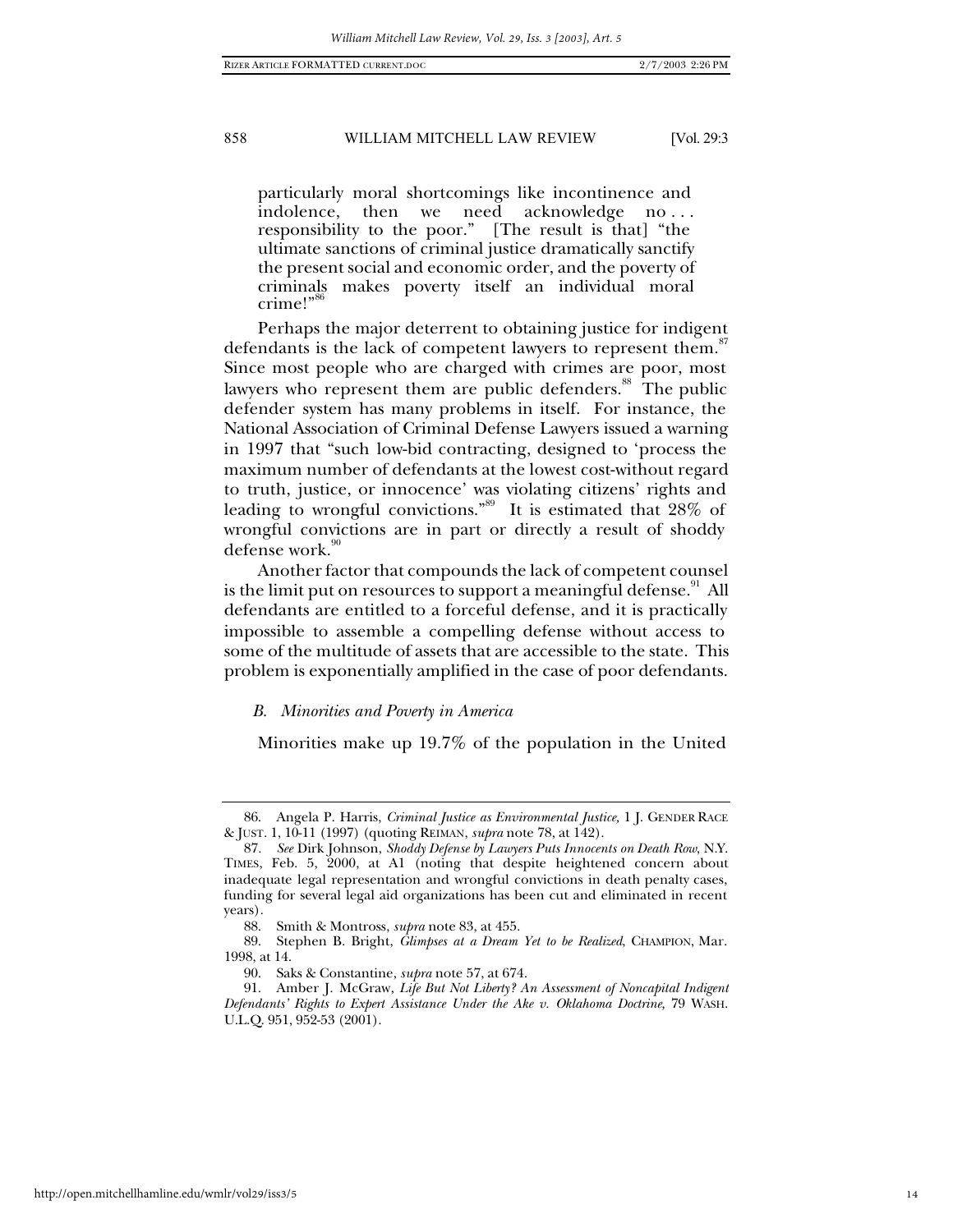States<sup>92</sup> with blacks making up the largest fraction of minorities at  $12.1\%$ .<sup>93</sup> Among minority groups, American Indians living in Among minority groups, American Indians living in poverty are three times the national average. $94$  In the ten largest cities, blacks constitute 32% of the poor and nationwide they are  $29\%$  of those that are impoverished.<sup>95</sup> This is approximately three times the poverty level of white Americans.<sup>96</sup>

As stated, the poor are predominantly represented by public criminal defense lawyers.<sup>97</sup> "The clients of [these] criminal defense lawyers are not only predominantly poor, but they are also disproportionately nonwhite."98 This is not surprising in view of the composition of American cities. The result of this poverty and other elements discussed is that minorities experience an increased likelihood of being wrongfully convicted because they are more likely to be poor.

#### *C. Prisons in America*

The connection between poverty, minority status, and wrongful convictions is highlighted by looking at the prison population in this country. America had about 330,000 people in prison in 1972.<sup>99</sup> The incarceration rate grew to nearly 1.8 million in 1998, $100$  of which minorities made up 58.7% of the prison populace, with blacks at 41.2% and whites at 41.3%. Thus, there are 6.6 times more white people in the United States but only 0.1% more of them in prison than black people.<sup>101</sup>

<sup>92. 2000</sup> U.S. CENSUS BUREAU REP.

<sup>93.</sup> *Id*.

<sup>94.</sup> Larry EchoHawk, *Child Sexual Abuse in Indian Country: Is the Guardian Keeping in Mind the Seventh Generation?*, 5 N.Y.U. J. LEGIS. & PUB. POL'Y 83, 91 n.43  $(2001)$ .

<sup>95.</sup> Pamela J. Smith, *Teaching the Retrenchment Generation: When Sapphire Meets Socrates at the Intersection of Race, Gender, and Authority,* 6 WM. & MARY J. WOMEN & L. 53, 92 n. 154 (1999) (citing Martin Gilens, *Race and Poverty in America: Public Misperceptions and the American News Media,* 60 PUB. OPINION Q. 515, 527-36 (1996)). Interestingly, blacks are pictured as being poor 62% of the time in print media and 65% of the time in the news. *Id*.

<sup>96.</sup> Cass R. Sunstein, *Well-Being and the State,* 107 HARV. L. REV. 1303, 1314 n.41 (1994).

<sup>97.</sup> Smith & Montross, *supra* note 83, at 455.

<sup>98.</sup> *Id*.

<sup>99.</sup> Stephen C. Thaman, *Is America a Systematic Violator of Human Rights in the Administration of Criminal Justice?*, 44 ST. LOUIS U. L.J. 999, 1015 n.147 (2000).

<sup>100.</sup> *Id*.

<sup>101. 2000</sup> U.S. CENSUS BUREAU REP.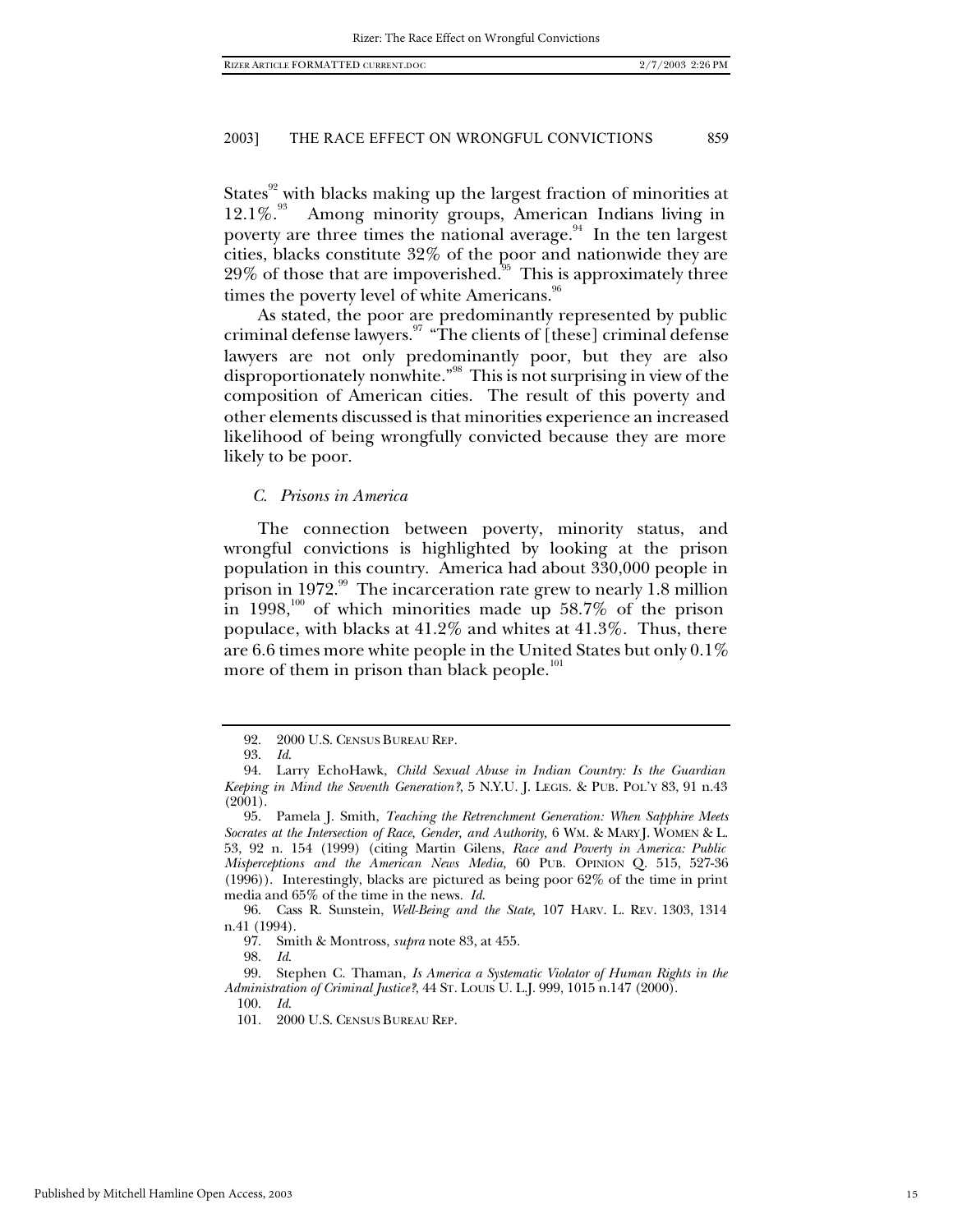#### *D. Suggestions and Solutions*

This is an embedded social issue, one that needs to be addressed on the most basic levels of fundamental fairness and respect for fellow humans. While this country has come a long way with issues of racism through education and a public focus on diversity, there needs to be an equally strong focus on understanding those who are poor. We also should enact zerotolerance policies for police misconduct (the extraction of false confessions in particular). This can be accomplished by legislating civil remedies, by firing rogue police officers, and, in some cases, by criminal prosecution for the worst offenders. Attracting public defenders who care about the system by increasing their pay and "prestige" in society would also begin to address this problem. We should ban, or at least modify, caps on the monetary resources allowed public defenders. After all, access to justice comes at a price. Finally, we should search for ways to help public prosecutors to seek justice, rather than rewarding only the highest conviction rates.

## V. INSTITUTIONALIZED RACISM THAT IMPACTS MINORITIES BEING WRONGFULLY CONVICTED

The inherent racism in the criminal justice system may be the most damaging. Part II addressed the "inevitable" amount of racism that is tolerated within the system; this section will address specifics aspects of the criminal justice system and how they contribute to racial disparities in wrongful convictions.

#### *A. Congress / Legislature*

Lawmakers of this country have been on a crusade to criminalize some varieties of behavior, most notably with the drug laws. The issues relating to the war on drugs will be addressed in this section because they are legislative-based movements.

The drug laws are discriminatorily designed in their very basis. As public knowledge grew about crack and its effects on criminal behavior in the 1980s, so did legislative concern.<sup>102</sup> The public

<sup>102.</sup> Matthew F. Leitman, *A Proposed Standard of Equal Protection Review for Classifications Within the Criminal Justice System That Have a Racially Disparate Impact: A Case Study of the Federal Sentencing Guidelines' Classifications Between Crack and Powder Cocaine,* 25 U. TOL. L. REV. 215, 215 (1994).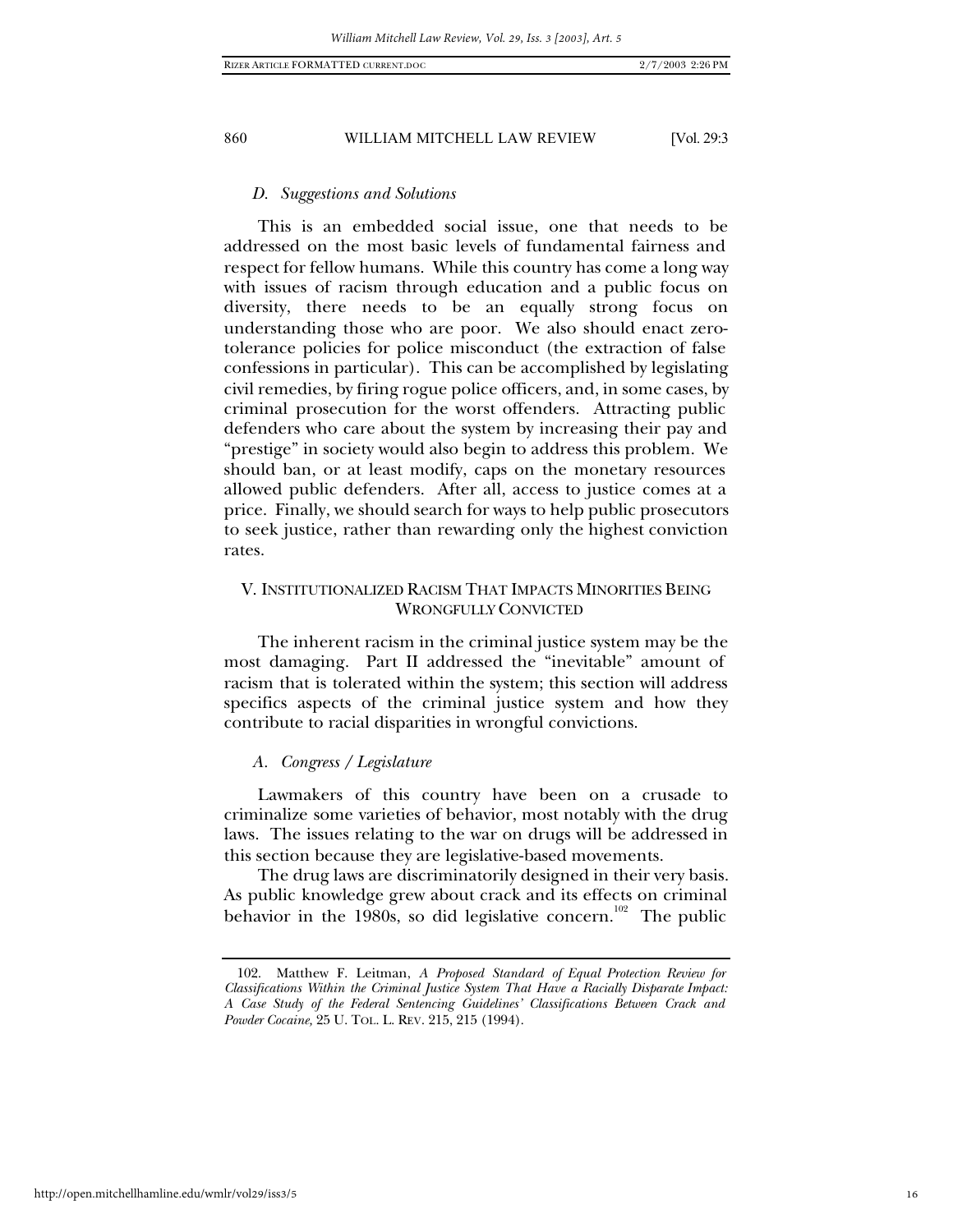wanted action against the crack epidemic, and Congress responded<sup>103</sup> with laws mandating much stiffer penalties against crack cocaine than its powder counterpart.<sup>104</sup>

These harsher penalties had a disparate effect on the black community. The Federal Sentencing Guidelines mandate a minimum five-year and maximum twenty-year imprisonment term for simple possession of five grams or more of crack cocaine.<sup>105</sup> Thus, the sentence for possession of one gram of crack cocaine is equal to the sentence for possession of 100 grams of powder cocaine.<sup>106</sup> This particularly impacts the black community because 91% of those who are charged with crack-related offenses are black.<sup>107</sup> Conversely, those charged with possession of powder cocaine are predominately white.<sup>10</sup>

Another example that exhibits this disparity is the "meth war." By some accounts, Methamphetamine, or crystal meth, is considered one of the most devastating drugs available to users.<sup>109</sup> Yet the sentencing related to this drug is minimal, even though its presence is considered an epidemic. Is it any coincidence that its users are predominantly white?

Partly due to these guidelines, incarceration is at a historic high, particularly among blacks. This fuels the perception and presumption that minorities are mostly criminals. Thus, the current crack laws have created an environment with a substantially greater risk of wrongful conviction based upon race-biased suspicions for people of color.

An easy solution to this quandary is to simply standardize the punishment. Although this would not prevent blacks from going to jail, it would make their powder cocaine counterpart users equally culpable.

#### *B. The Prosecutor*

Another fact that has been learned from DNA exonerations is that 40% of wrongful convictions contain an element of

<sup>103.</sup> *Id*.

<sup>104.</sup> *Id*.

<sup>105.</sup> U.S. SENTENCING GUIDELINES MANUAL §§ 2D1.1(a)(3), 2D1.1(c)(8) (1996). For the sentencing table, *see id*. at ch. 5, Pt. A.

<sup>106.</sup> *Id*. § 2D1.1(a)(3).

<sup>107.</sup> Leitman, *supra,* note 102, at 216.

<sup>108.</sup> *Id*.

<sup>109.</sup> Irene Edicott & Lisa Vares, *Help Win the War on Meth*, SEATTLE POST-INTELLIGENCER, Jan. 31, 2003, at B7.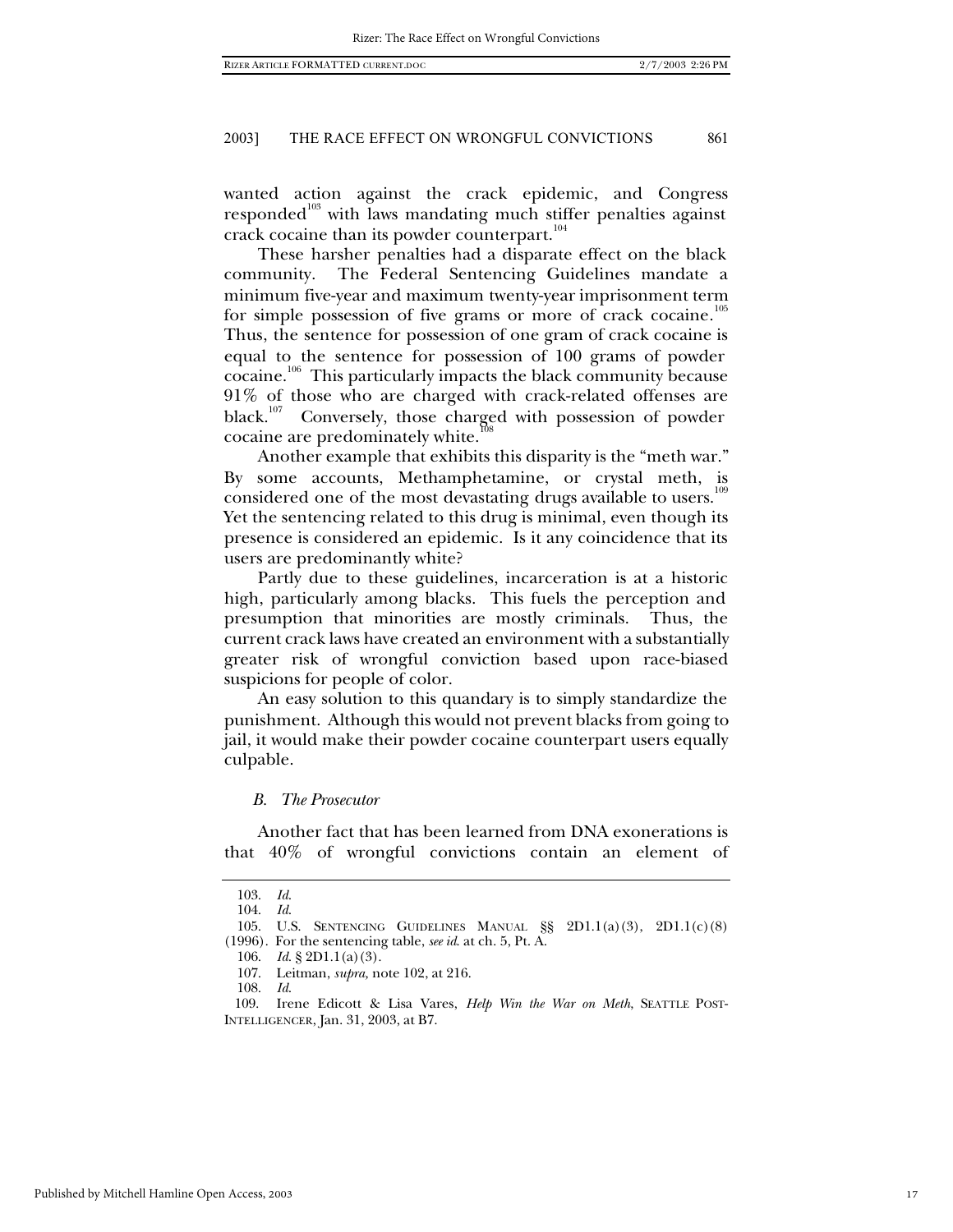prosecutorial misconduct.<sup>110</sup> The obvious case where this happens is where the prosecutor himself is racist and prosecutes because of the defendant's race and not the likelihood of guilt. The more subtle and harmful problem is the prosecutor's discriminatory use of peremptory strikes in jury selection. In *Batson v. Kentucky*,<sup>111</sup> the Supreme Court said that the discriminatory use of preemptory strikes was unconstitutional.<sup>112</sup> The *Batson* decision laid out a threestep test to determine whether the state's employment of peremptory challenges is a violation of the Fourteenth Amendment.<sup>113</sup> First, the defense must show intentional racial discrimination. $114$  Second, once the defense has made this showing, the burden then shifts to the prosecution to offer a race-neutral reason for the challenge.<sup>115</sup> Lastly, the court determines if the explanation is race-neutral or racial discrimination.<sup>116</sup>

Prosecutors, however, can get around this mandate by stating racially-neutral reasons for excusing prospective jurors.<sup>117</sup> problem with this is that many courts consider almost anything other than an overt statement such as "I want him off because he is black" as a race-neutral reason.<sup>118</sup> As a result, many black

111. 476 U.S. 79 (1986).

113. *Id*. at 96.

115. *Batson*, 476 U.S. at 97.

117*. Gamble v. State,* 357 S.E.2d 792, 794-95 (Ga. 1987).

118. *See, e*.*g*.*,* United States v. Diaz, 176 F.3d 52, 76-77 (2d Cir. 1999) (holding that there was no suggestion of discrimination because rate of challenges was not considerably higher than minority percentage of the population); Cent. Ala. Fair Hous. Ctr., Inc. v. Lowder Realty Co., 236 F.3d 629, 636-38 (11th Cir. 2000) (holding that there was no inference of discrimination when plaintiffs in civil rights case used peremptory challenges to strike Caucasian jurors); Pemberthy v. Beyer, 19 F.3d 857, 872 (3d Cir. 1994) (holding that there was no inference of discrimination when the state used peremptory challenges to exclude prospective jurors who were Spanish speaking because both Spanish speaking Latino and non-

<sup>110.</sup> Saks & Constantine, *supra* note 57, at 673-74.

<sup>112.</sup> *Id*. at 88 (stating that a peremptory challenge used to bar persons from the jury based on gender or race is a violation of the 14th Amendment).

<sup>114.</sup> *Id*. The defendant must show: (1) the defendant is from a recognized racial group; (2) that group has been excluded from the jury; and (3) the nature of the case indicates that the exclusion was race motivated. *Id*. This has been expanded since *Batson* to include the defendant's ability to object even if the defendant and the removed juror do not share the same racial background. *See, e*.*g*. Tankleff v. Senkowski, 135 F.3d 235, 247-48 (2d Cir. 1998) (holding that a white defendant was allowed to challenge the exclusion of black juror). The *Batson* decision has also been expanded to allow the prosecution to challenge the defendant's use of challenges when racially motivated. *See, e*.*g*., United States v. Sowa, 34 F.3d 447, 452 (7th Cir. 1994).

<sup>116.</sup> *Id*. at 98.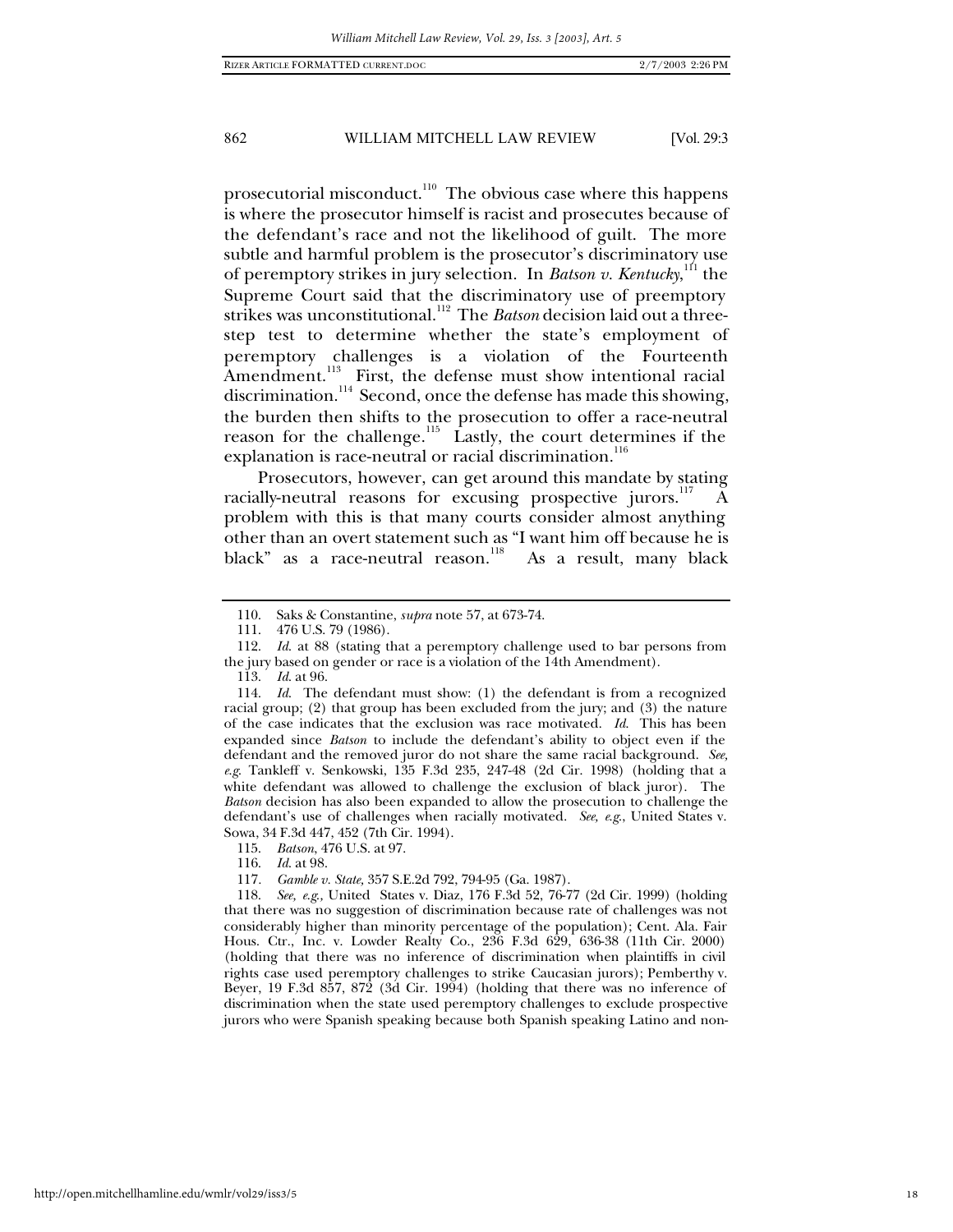defendants are tried by a panel of all white jurors. A perfect illustration of this can be seen in the 1996 motion picture, *A Time to Kill*, when the defendant, a black man, looks at his all white jury and asks, "This is a jury of my peers?"<sup>119</sup>

In *Booker v. Jabe*,<sup>120</sup> the prosecutor exercised twenty-six of his allotted thirty peremptory challenges; twenty-two of those challenges were used against black jurors. The end result was an all white jury. $^{121}$ 

Prosecutorial misconduct also results in wrongful convictions when race is injected in a trial in a prejudicial manner. For instance, in *Russell v. Collins*<sup>122</sup> the prosecutor said in his closing arguments, "Can you imagine the fear that [the victim] went through  $\ldots$  with three blacks[?]"<sup>123</sup> This was asked to an all white jury when referring to a white victim.<sup>124</sup> These comments are especially exasperating to defendants because appellate courts refuse to remedy the situation, instead employing the harmless error doctrine and not reversing the conviction.<sup>125</sup> In *Russell*, the Fifth Circuit deemed the comments "regrettable" in a footnote giving a cursory glance at its impact.<sup>126</sup>

Blatant prosecutorial racism that leads to wrongful convictions can be addressed by eliminating prosecutors' shields from civil and criminal liability. Simple misconduct can be somewhat thwarted with other disciplinary actions, including termination. Courts could also prevent such misconduct leading to wrongful convictions by being willing to prevent the use of peremptory strikes when they appear to be racially based. This author believes a common sense approach would be sufficient. Further, courts could use the same common sense approach to stop prosecutors

Latino jurors stricken); Mitchell v. Rees, 114 F.3d 571, 578 (6th Cir. 1997) (holding that there was no inference of discrimination when no black persons were on jury and prosecutor exercised challenges to strike black jurors); United States v. Hartsfield, 976 F.2d 1349, 1355-56 (10th Cir. 1992) (holding that there was no inference of discrimination because jury contained five jurors with Hispanic last names and two alternates with Hispanic first or last names).

<sup>119.</sup> A TIME TO KILL (Warner Brother Studios 1996).

<sup>120. 775</sup> F.2d 762 (8th Cir. 1985).

<sup>121.</sup> *Id*. at 764.

<sup>122.</sup> Petition for a Writ of Certiorari at 18, Russell v. Collins, 944 F.2d 202 (5th Cir. 1991) (No. 10,560), *cert*. *denied*, 501 U.S. 1278 (1991).

<sup>123.</sup> *Id*.

<sup>124.</sup> *Id*.

<sup>125</sup>*. Id.*

<sup>126. 944</sup> F.2d at 204 n. 1.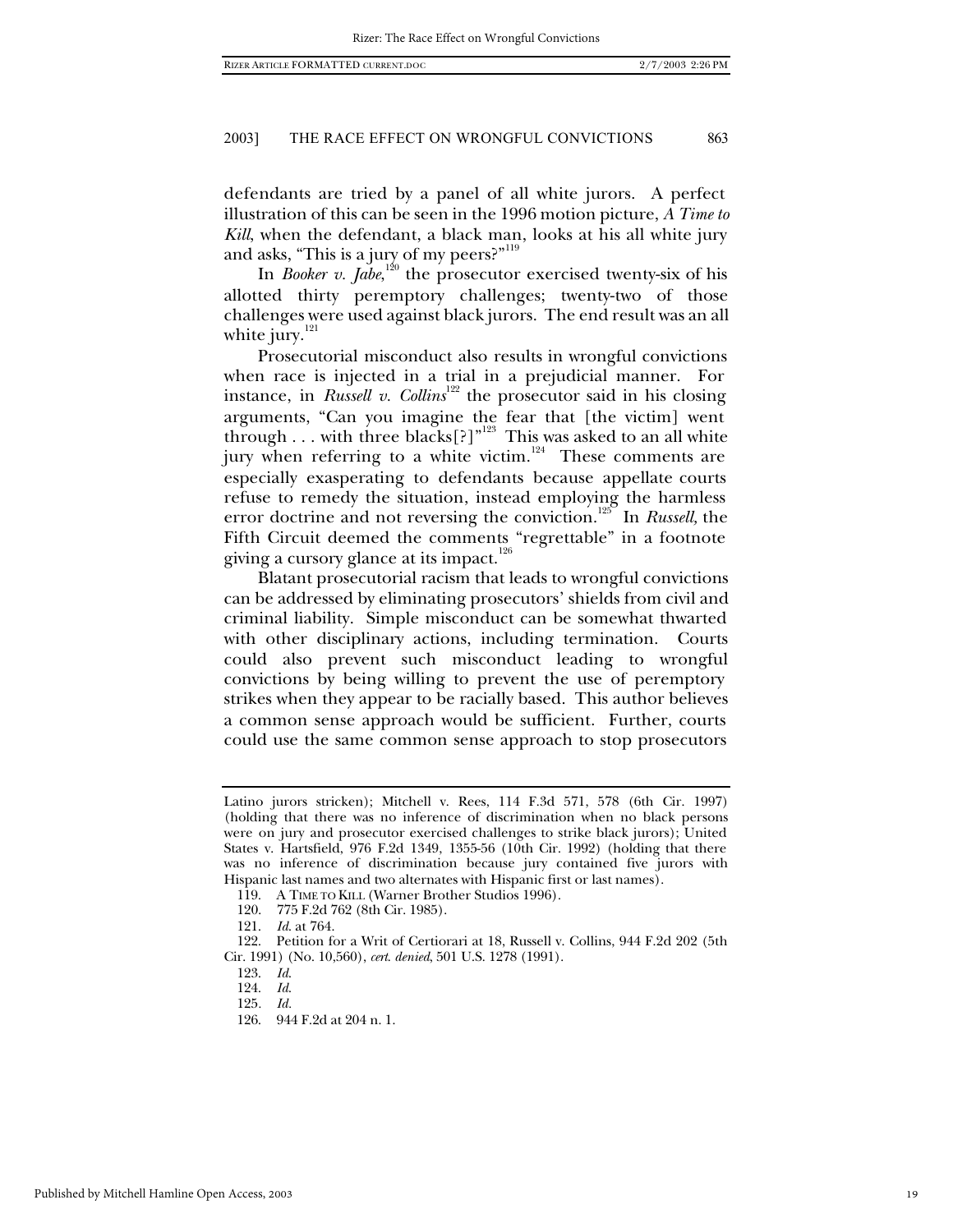from using racially charged language in order to exaggerate jurors' fears and reservations by judicial intervention at the moment the comment is made and even calling a mistrial if the misconduct is severe. In addition, appellate courts could give due weight to the issue and refrain from automatically deeming such conduct harmless.

#### *C. The Court / Judges*

It has been said that, as a minority, you should be more concerned with people wearing black robes than those wearing white ones.<sup>127</sup> The judicial system has shown an indifference to certain levels of racism through the "inevitable" doctrine<sup>128</sup> and, in accepting race as a legitimate category for suspicion, by tolerating racial profiling.<sup>129</sup>

These indifferences show up in ways that are disempowering to minorities. For example, in *Peek v. State* the judge, who was sitting over a capital case said, "Since the nigger mom and dad are here anyway, why don't we go ahead and do the penalty phase today instead of having to subpoena them back at cost to the state."<sup>130</sup> If the judge had been a businessman for a major corporation, he would have been fired, but in a system where racial bias is "inevitable," biased people can continue to preside over our courts.

Some solutions to this particular problem may be unrealistic because of their side effects. One suggestion is to limit the liability shield of judges. Another is to remove judges who show a tendency for racial bias. Further, there is an argument to mandate a reversal where the judge makes racially motivated comments during the proceeding.

## *D. The Jury*

"Many jurors harbor racial prejudices. Although these prejudices are often subtle,"<sup>131</sup> and other times overt, they

<sup>127</sup>*. See* Stevenson, *supra* note 6.

<sup>128.</sup> McCleskey v. Kemp*,* 481 U.S. 279, 312 (1987).

<sup>129</sup>*. See* State v. Ruiz, 504 P.2d 1307 (Ariz. Ct. App. 1973) (stating that Hispanic persons were properly stopped where it was officers' experience that it was unusual for persons other than black people to frequent the area except for purpose of buying drugs).

<sup>130. 488</sup> So.2d 52, 56 (Fla. 1986). This judge was re-elected, and is currently sitting on the bench.

<sup>131</sup>*. Development in the Law: Race and the Criminal Process: Racist Juror Misconduct*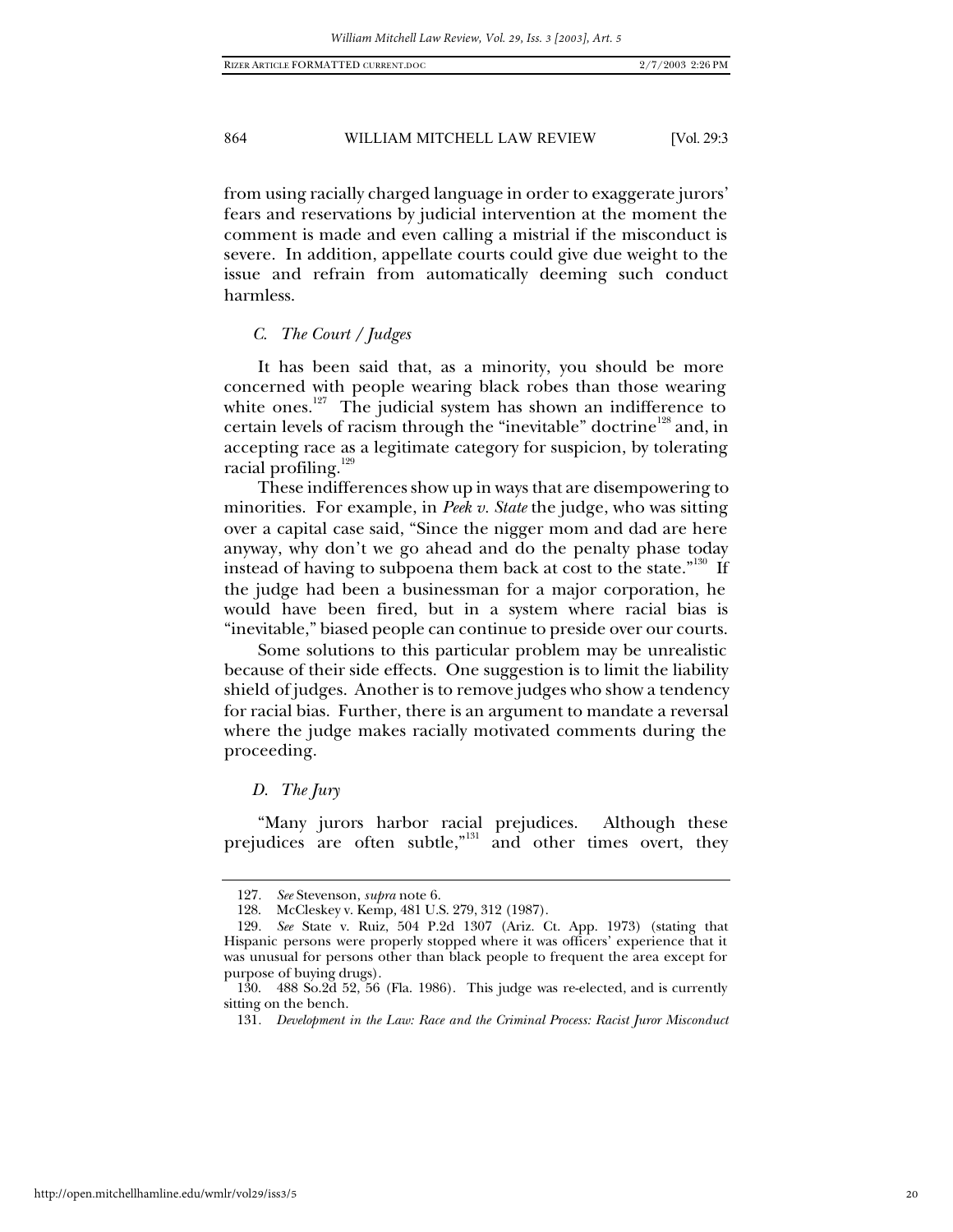contaminate the jury behind the curtain of jury deliberation.<sup>132</sup> Thus, it is imperative that attorneys eliminate prospective jurors before they are shielded by the deliberation room door.

Juries are more likely to convict a person of another race than of their own.133 "Because most juries are predominantly white, even when only marginal evidence is provided," black defendants are acquitted less often than white ones.<sup>134</sup> Furthermore, if the victim is white, a black defendant's chances of an acquittal are even less. $135$ 

The races of the defendant and the victim play a major role in wrongful convictions.<sup>136</sup> A study done in 1978 by Marina Miller and Jay Hewitt demonstrates this phenomenon.<sup>137</sup> The study was of 133 college students.<sup>138</sup> They were told to pretend they were jurors and then were shown a videotape of a case involving a black man charged with the rape of a thirteen-year-old girl.<sup>139</sup> Half of the study participants were told that the girl was black and the other half were told she was white. $140$ 

Miller and Hewitt found that both [b]lack and [w]hite students tended to convict more often when they shared racial affinity with the victim. Sixty-five percent of the

132. *Id*.

135. *Id*.

136. As in the case involving O. J. Simpson, "[o]nce a defendant is charged it is virtually impossible to prevent race from entering other phases of the trial." Shelby A. Dickerson Moore, *Questioning the Autonomy of Prosecutorial Charging Decisions: Recognizing the Need to Exercise Discretion-Knowing There Will Be Consequences for Crossing the Line*, 60 LA. L. REV. 371, 387-88 (2000); *see also,* Richard A. Boswell, *Crossing the Racial Divide: Challenging Stereotypes About Black Jurors,* 6 HASTINGS WOMEN'S L.J. 233, 235-36 (1995) ("Even before the trial, there was speculation that the prosecution would be prevented from obtaining a conviction if the death penalty was requested . . . .").

137. Cynthia K.Y. Lee, *Race and the Victim: An Examination of Capital Sentencing and Guilt Attribution Studies,* 73 CHI. KENT L. REV. 533, 543 (1998).

139. *Id*. The make up of the study was "eighty-three women, approximately half of whom were Black and half of whom were White, and fifty men, half of whom were Black and half of whom were White." *Id*.

140. *Id*.

*During Deliberations,* 101 HARV. L. REV. 1595, 1595 (1988).

<sup>133.</sup> Gee, *supra* note 4, at 842.

<sup>134.</sup> *Id*. The statistic holds true for black jurors in trials of black defendants. *See* Paul Butler, *Affirmative Action and the Criminal Law*, 68 U. COLO. L. REV. 841, 880 (1997) (proposing that requiring majority black juries to hear cases involving African-American criminal defendants "would be in keeping with civil affirmative action's goal of correcting ongoing racial discrimination. Several scholars have documented white juror prejudice against black criminal defendants. Majority black juries would prevent conviction and punishment based on this prejudice.").

<sup>138.</sup> *Id*.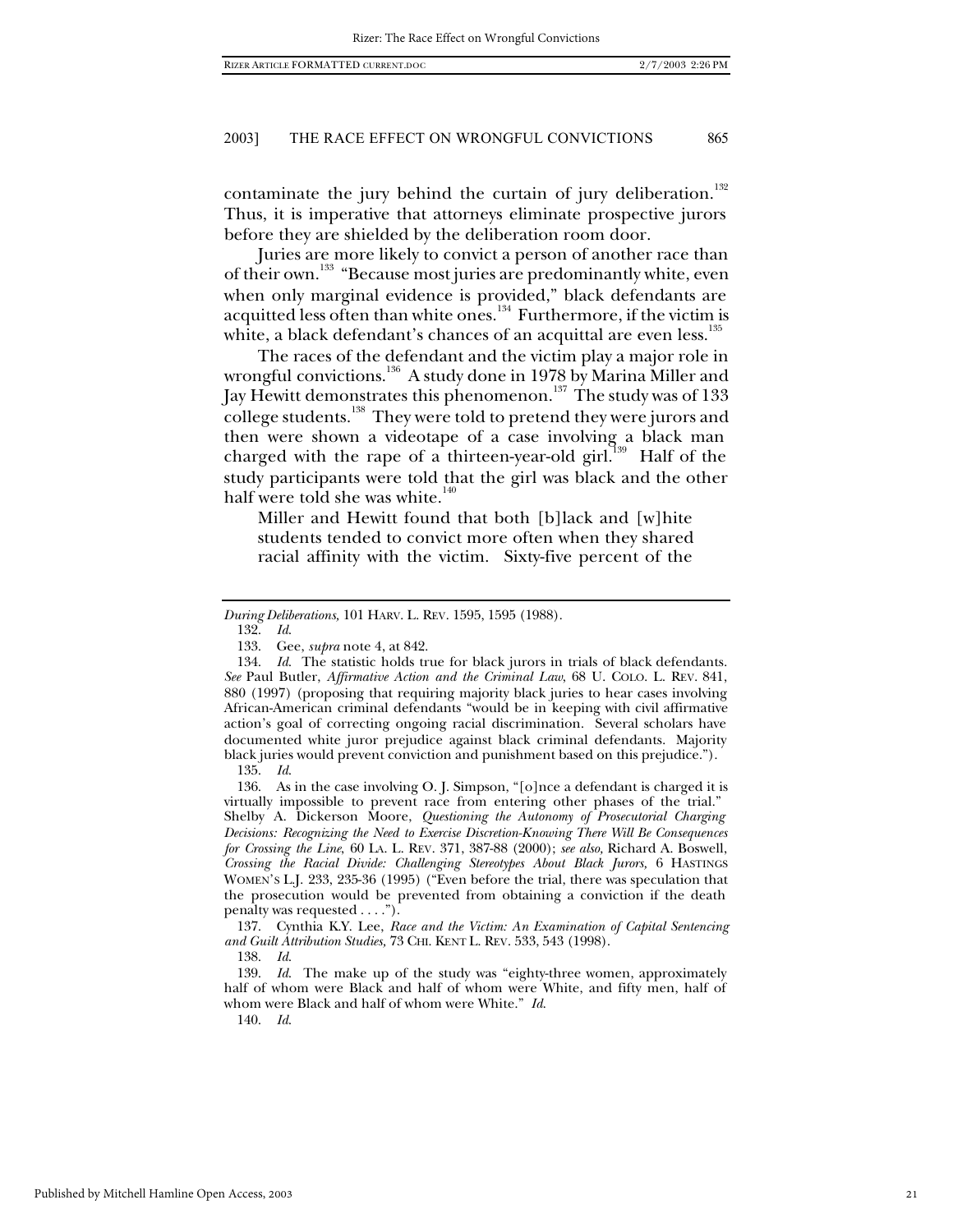[w]hite students voted for conviction when they thought the victim was [w]hite, but only 32% voted for conviction when they thought the victim was [b]lack. Eighty percent of the [b]lack students voted for conviction when they thought the victim was [b]lack, but only 48% voted for conviction when they thought the victim was  $[w]$ hite.<sup>1</sup>

To help alleviate this problem, the court should strive to maintain a jury pool whose makeup reflects the community at large. Further, the system should take on the responsibility of obtaining participation from minorities in the trial process. Attorneys should use *voir dire* to examine prospective jurors with regard to racial biases, because jurors will usually give only slight inferences to such biases in their examination. Also, attorneys should attempt to create a comfort zone so that jurors feel free to talk about race. Moreover, attorneys should not be too narrowminded about who they believe could be a racist. Prospective jurors are not likely to come in with white robes or with swastika tattooed on their foreheads.

#### VI. CONCLUSION

"'Symbolic racists' do not express blatantly racist attitudes because it is no longer socially acceptable to do so, while 'aversive racists' believe that they are not racist even while holding racist beliefs."<sup>142</sup> Regardless of how social scientists label it, it is agreed that a shift has occurred in the way racists express their racist attitudes.<sup>143</sup> This attitude is spilling over into the criminal justice system at the expense of innocent people of color. It is affecting people like Walther McMillan, who spent six years on death row even though he had thirty-five alibi witnesses to prove his innocence.<sup>1</sup>

Avoiding wrongful convictions is not just about the innocent souls who are trapped by it. It is also a law-and-order issue: when

http://open.mitchellhamline.edu/wmlr/vol29/iss3/5

<sup>141.</sup> *Id*.

<sup>142.</sup> Risa L. Golubogg, *Reckoning with Race and Criminal Justice,* 106 YALE L.J. 2299, 2303-04 (1997) (reviewing JEROME G. MILLER, SEARCH AND DESTROY: AFRICAN-AMERICAN MALES IN THE CRIMINAL JUSTICE SYSTEM, (1996). "The theory of 'symbolic racism' posits that whites express negative feelings toward blacks indirectly rather than directly." *Id.* at 2304 n.26. "'Aversive racists' believe that they are not prejudiced, but they retain subtly racist attitudes because of the historically embedded racist culture of the United States." *Id.* at n.27.

<sup>143.</sup> *Id*. at 2304.

<sup>144</sup>*. See* Stevenson, *supra* note 6.